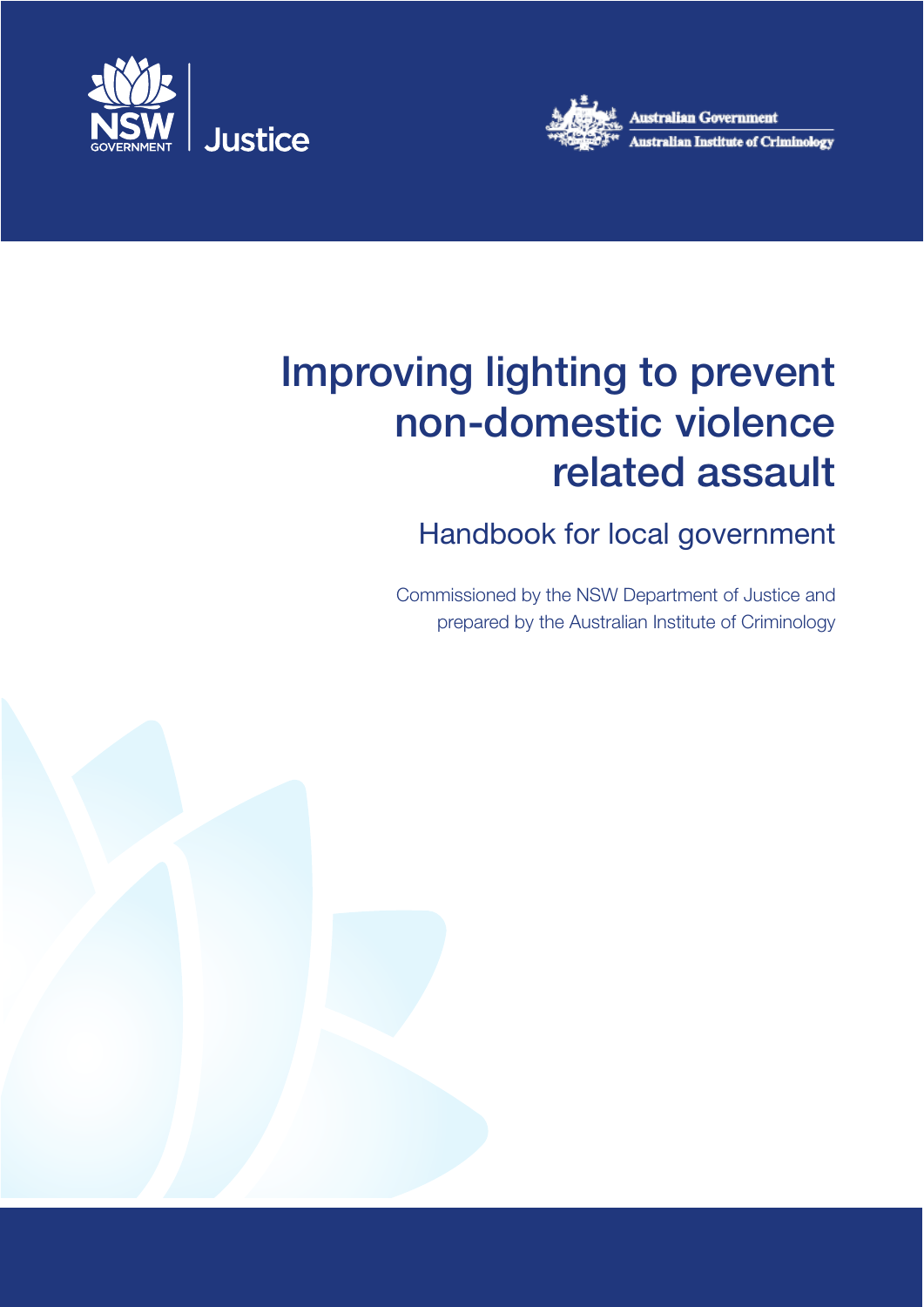## **Contents**

|     | Key findings from a review of lighting improvement strategies to prevent non-domestic |  |
|-----|---------------------------------------------------------------------------------------|--|
| 1.1 |                                                                                       |  |
| 1.2 | Understanding the nature of the local NDVRA problem and its causes  9                 |  |
| 1.3 |                                                                                       |  |
| 1.4 |                                                                                       |  |
| 1.5 |                                                                                       |  |
|     |                                                                                       |  |
| 2.1 |                                                                                       |  |
| 2.2 |                                                                                       |  |
|     |                                                                                       |  |
| 3.1 |                                                                                       |  |
| 3.2 |                                                                                       |  |
| 3.3 |                                                                                       |  |
| 3.4 |                                                                                       |  |
| 3.5 |                                                                                       |  |
|     |                                                                                       |  |
|     |                                                                                       |  |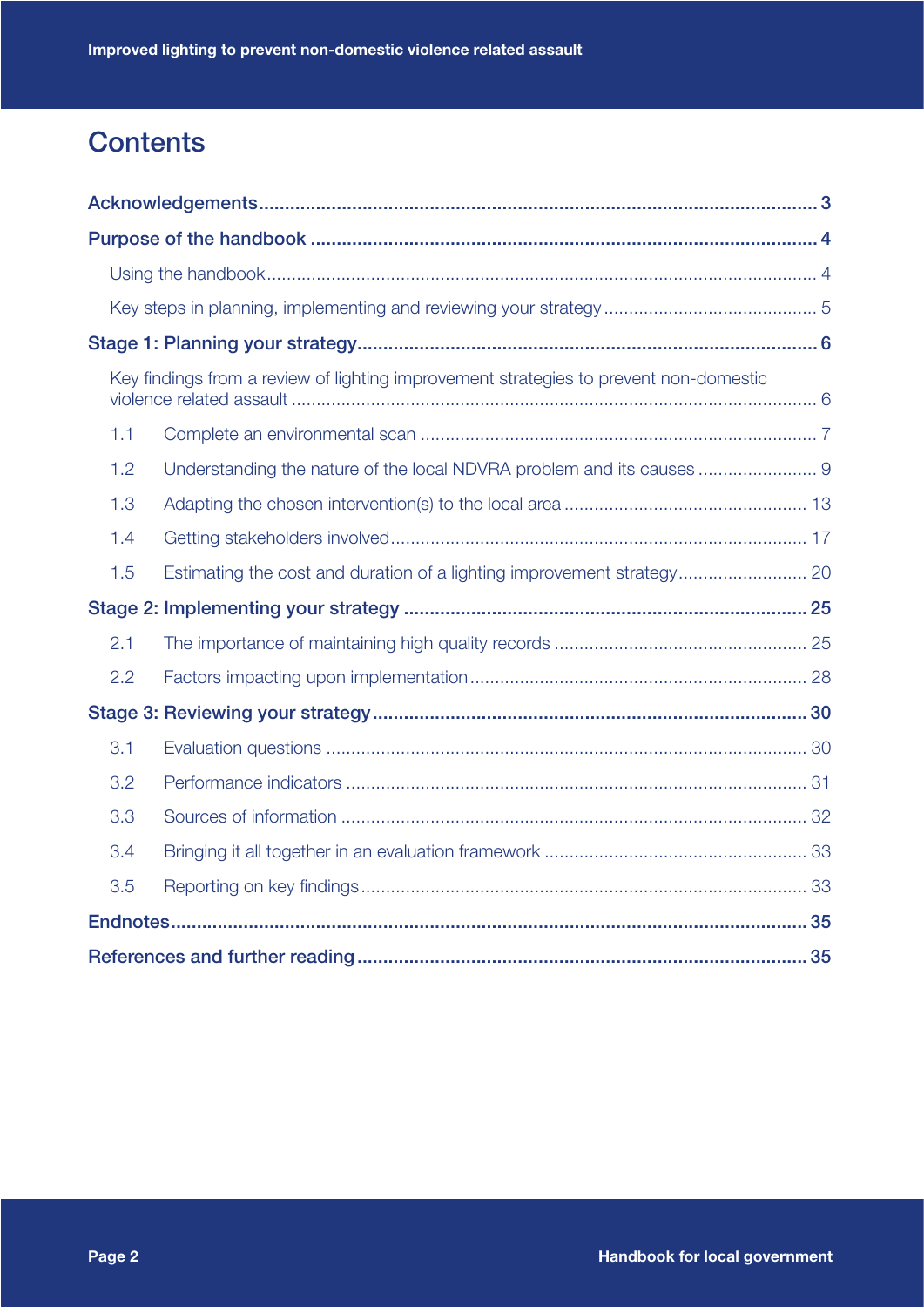## Acknowledgements

This handbook was commissioned by the New South Wales Department of Justice and prepared by the Australian Institute of Criminology in 2012.

The authors of this handbook were Hayley Boxall, Anthony Morgan and Jessica Anderson. The authors gratefully acknowledge the contribution of Joanne Baker and Emma Worthington from the New South Wales Department of Justice for their valuable input and feedback.

© Crown in right of the State of New South Wales (Department of Attorney General and Justice).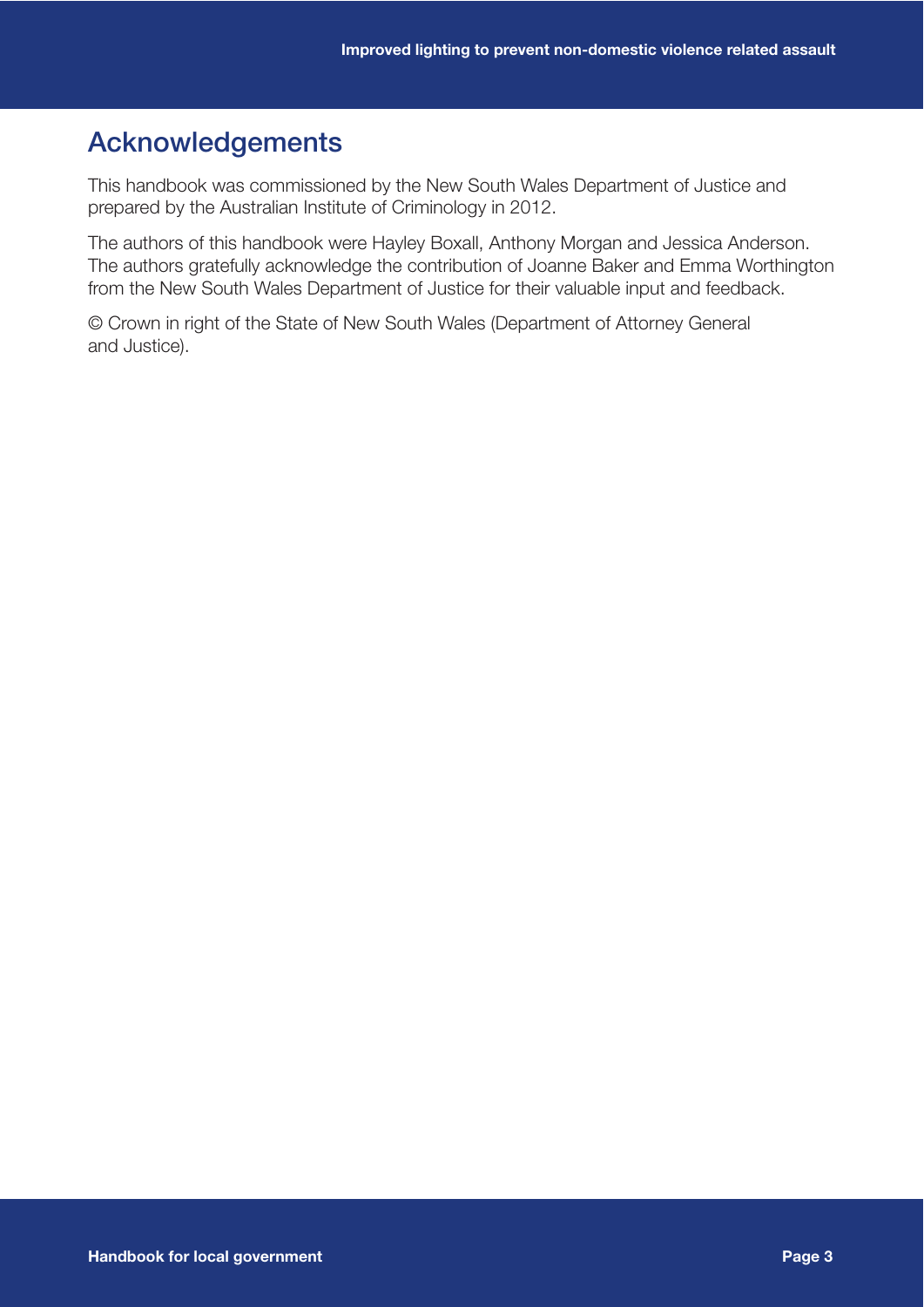## Purpose of the handbook

This handbook forms part of a series of guides to help local governments in New South Wales implement evidence-based crime prevention strategies funded by the Department of Justice (DJ) Crime Prevention Programs (CPP).

This handbook has been developed to help guide you through the various stages of planning, implementing and evaluating an improved lighting strategy to reduce non-domestic violence related assault (NDVRA) in your local government area.

#### Using the handbook

The handbook provides an overview of the key steps that are involved in delivering an improved lighting strategy to reduce NDVRA. These steps are classified under the following three stages:

- Stage 1: Planning
- Stage 2: Implementation; and
- Stage 3: Review.

These steps do not necessarily need to be undertaken in order. You may undertake some steps concurrently, or you may need to go back and revisit earlier steps. However, it is vital that some steps be undertaken early on in the project, such as consulting stakeholders and planning for evaluation.

The successful implementation of a strategy to prevent NDVRA will often be heavily influenced by the characteristics of the local community. This needs to be considered throughout the project.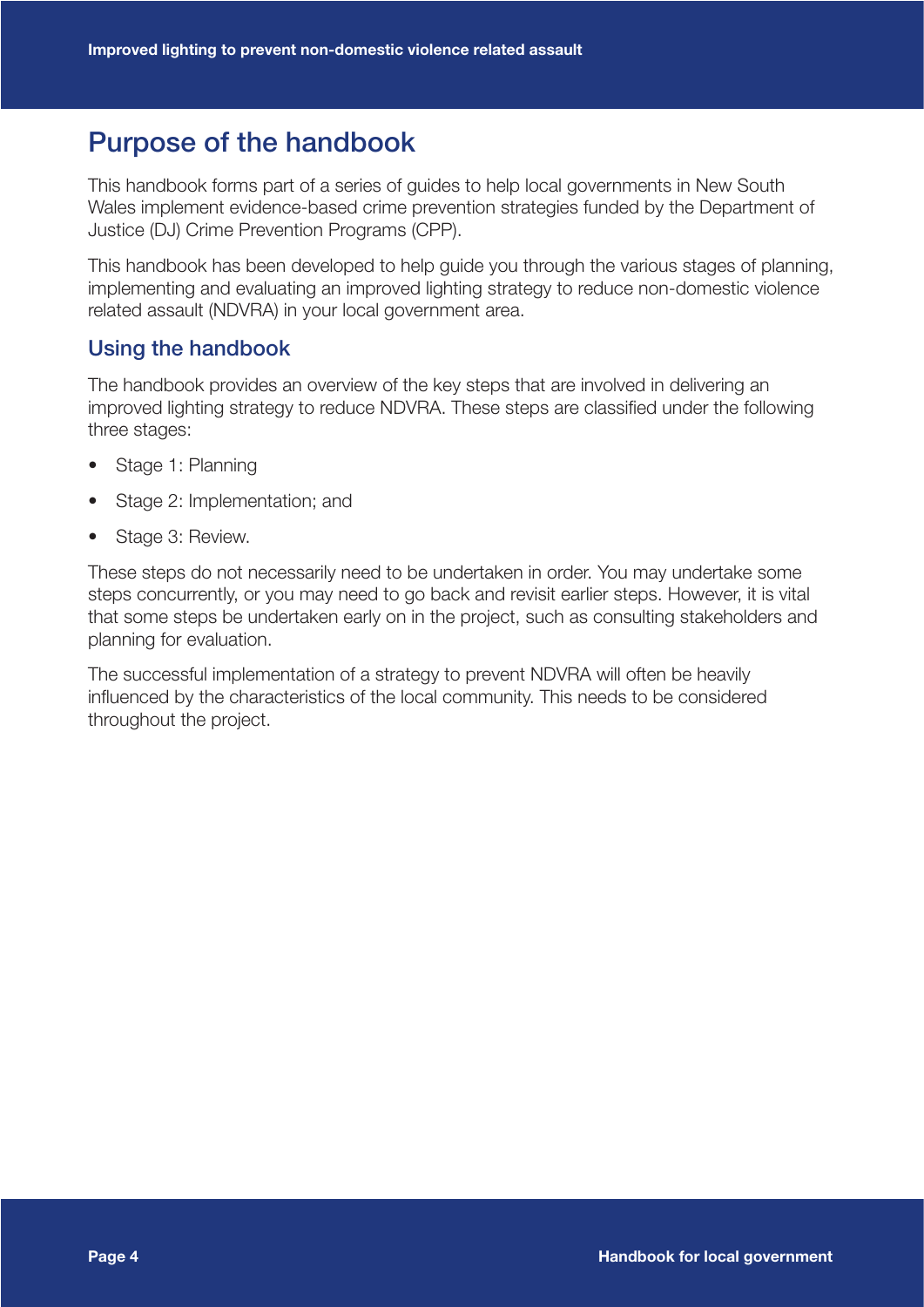## Key steps in planning, implementing and reviewing your strategy

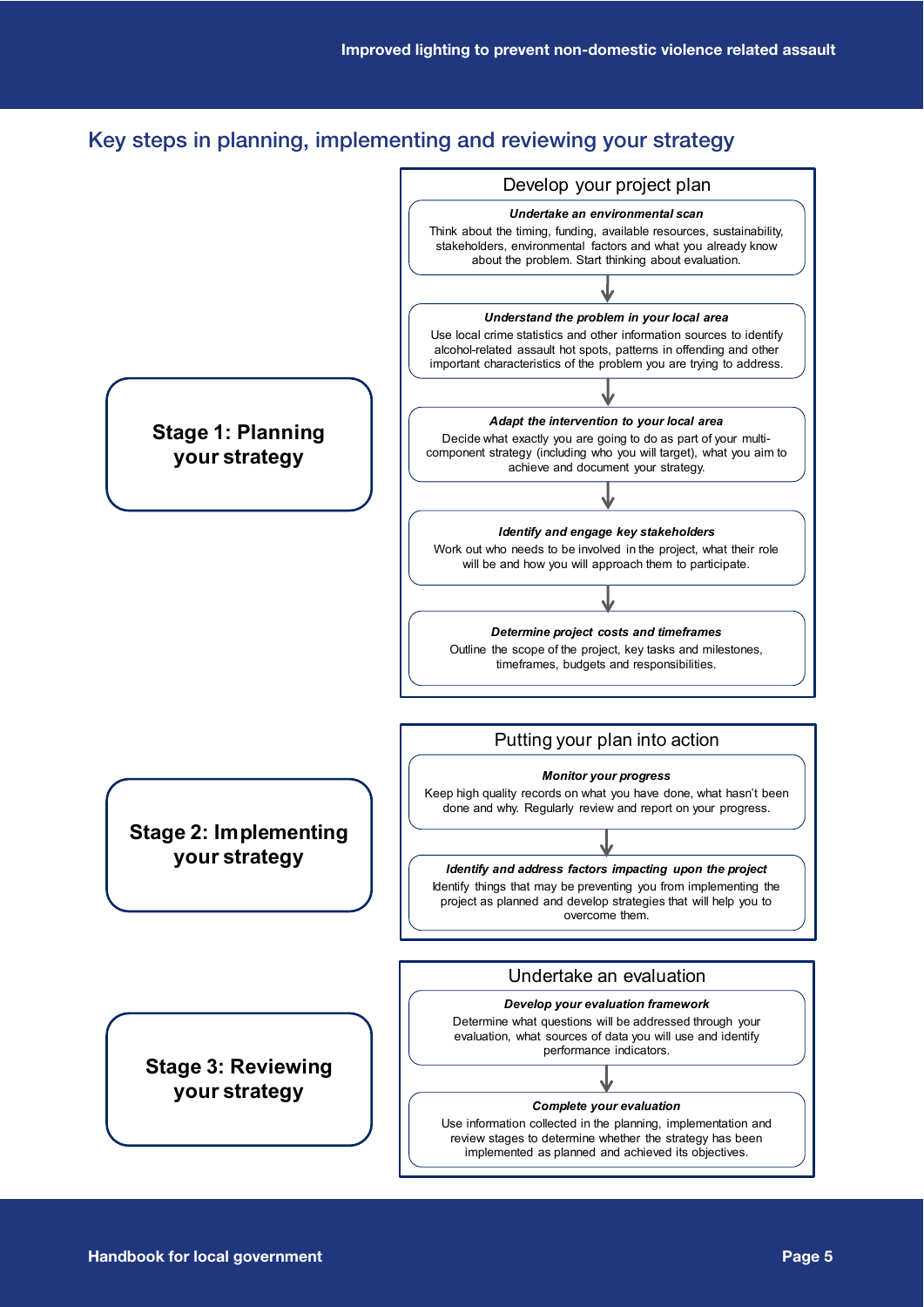## Stage 1: Planning your strategy

The best available evidence suggests that improved lighting can be used to prevent NDVRA. The evidence also suggests that strategies to improve lighting will be most effective in areas that experience high levels of non-domestic violence related offences, identified through local crime statistics or concerns raised by the community. You should only be considering this type of strategy if your local government area (or areas within your local government area) experiences high levels of NDVRA. This may be determined on the basis of recorded crime statistics available from the NSW Bureau of Crime Statistics and Research or on the basis of consultation with the local community. Recorded crime statistics should show that your local government area has a high number of incidents, a high rate of incidents per 100,000 population and a low ranking compared with other local government areas in the state. However, this is not the end of the planning process.

### Key findings from a review of lighting improvement strategies to prevent non-domestic violence related assault

- Improving lighting to prevent NDVRA involves the installation and/or upgrade of lighting on streets in central business districts, commercial areas and residential areas with highdensity housing that have been identified as experiencing high rates of assault offences during night-time hours.
- Lighting improvements can include increasing the number of lights along pedestrian routes, relocating or redirecting lights to minimise dark spots and installing brighter or more appropriate lights.
- A number of studies have shown that the installation and/or improvement of lighting can contribute to a reduction in NDVRA.
- There are several possible explanations for why lighting improvements can contribute to a reduction in NDVRA. First, lighting helps to improve visibility, which makes it easier for people in and around problem areas to detect suspicious or criminal behaviour and to identify perpetrators. Second, lighting upgrades improve the general amenity of an area, promote feelings of safety among users (or potential users) and encourage pedestrian movement through an area that may have previously been avoided. Finally, lighting improvements can signal community investment and guardianship in an area. Notably, while increasing visibility may only have an impact on night-time crime, promoting community ownership of public spaces and engagement in crime prevention may also result in a reduction in crimes committed during the day.
- Given the focus is on improving visibility at night, this particular strategy needs to be targeted at areas with a high rate of offending during night-time hours. Generally speaking, lighting improvements are most effective when they are implemented in areas where the previous lighting conditions were poor and the resulting improvement in visibility is substantial.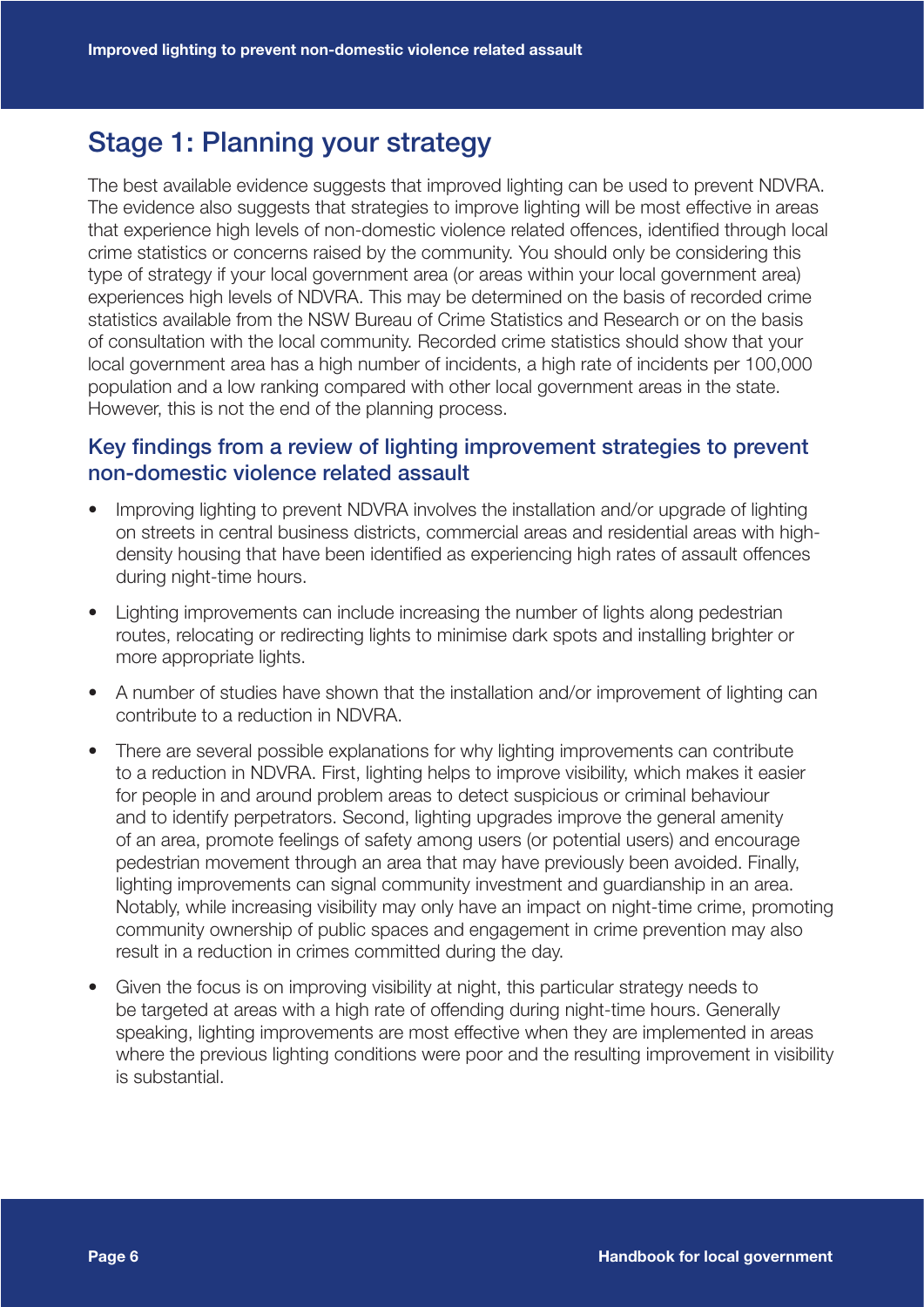- Strategies appear to be most effective when they are based on accurate data relating to the characteristics of the problem. Sources of information can include recorded crime data and consultation with residents, local business owners and the wider community.
- Appropriate mechanisms are required to engage with key stakeholders (include local business owners, residents and the wider community) and ensure they are involved in and supportive of the intervention.
- The placement and type of lighting used is important. Lighting improvements should be designed and installed by professionals who understand lighting design, technology and alternatives, including issues relating to long-term maintenance and sustainability.

### 1.1 Complete an environmental scan

When planning any crime prevention strategy, you need to consider the capacity and resources available in your local community, as well as the circumstances in which the strategy will be delivered.

This requires that you undertake an environmental scan of your local area. Table 1 outlines some important considerations when planning a strategy for your local area, why they are important, and what you can do to address them.

| Consideration   | Questions to ask and why<br>these are important                                                                                                                                                                                                                                                                                                                                                                                                                                                                                                       | Possible ways to address this                                                                                                                                                                                                                                                                                                                                                                                                                                                                                                                                                                            |
|-----------------|-------------------------------------------------------------------------------------------------------------------------------------------------------------------------------------------------------------------------------------------------------------------------------------------------------------------------------------------------------------------------------------------------------------------------------------------------------------------------------------------------------------------------------------------------------|----------------------------------------------------------------------------------------------------------------------------------------------------------------------------------------------------------------------------------------------------------------------------------------------------------------------------------------------------------------------------------------------------------------------------------------------------------------------------------------------------------------------------------------------------------------------------------------------------------|
| Timing          | Are there deadlines to deliver on? What is<br>feasible within this timeframe?<br>Does it clash with any other crime<br>prevention or community activities that<br>could influence results?<br>How long will it take to implement? This<br>will depend on the size of the target area,<br>how many streets or locations will be<br>targeted, the type of lighting, how willing<br>key stakeholders are to get involved,<br>lighting ownership and existing contractual<br>arrangements, the availability of qualified<br>installers and key personnel. | Be clear on deadlines and commitments<br>under grant funding, particularly if progress<br>reports and other deliverables are required<br>by CPP or other areas within council.<br>Also, take note of what is being<br>implemented in the community and timing<br>of local events so that you can assess if<br>this will have any effect on project delivery.<br>Use other similar projects as a guide and<br>ask professionals for their advice on how<br>long things like the installation of security<br>will take.<br>Align your strategy with future plans for<br>lighting upgrades, where possible. |
| Funding         | Are the funds available under the grant?<br>How much 'in kind' funding can you<br>afford? Can you afford to do what you<br>propose?<br>If not, you might be left with a budget<br>deficit and disappointed stakeholders.                                                                                                                                                                                                                                                                                                                              | Identify what you are planning to do and<br>the resources involved and estimate costs.<br>Refer to the costing framework for this<br>intervention.                                                                                                                                                                                                                                                                                                                                                                                                                                                       |
| Available staff | Does the project require any particular<br>expertise? For example, qualified<br>professionals to review existing lighting,<br>design and install the proposed upgrades.<br>Are suitable people available to oversee<br>the project?                                                                                                                                                                                                                                                                                                                   | Scan services in local council and find<br>out what/who is available and/or what is<br>required to get the appropriate workers or<br>technicians.                                                                                                                                                                                                                                                                                                                                                                                                                                                        |

#### Table 1 Important considerations when planning a strategy prevent NDVRA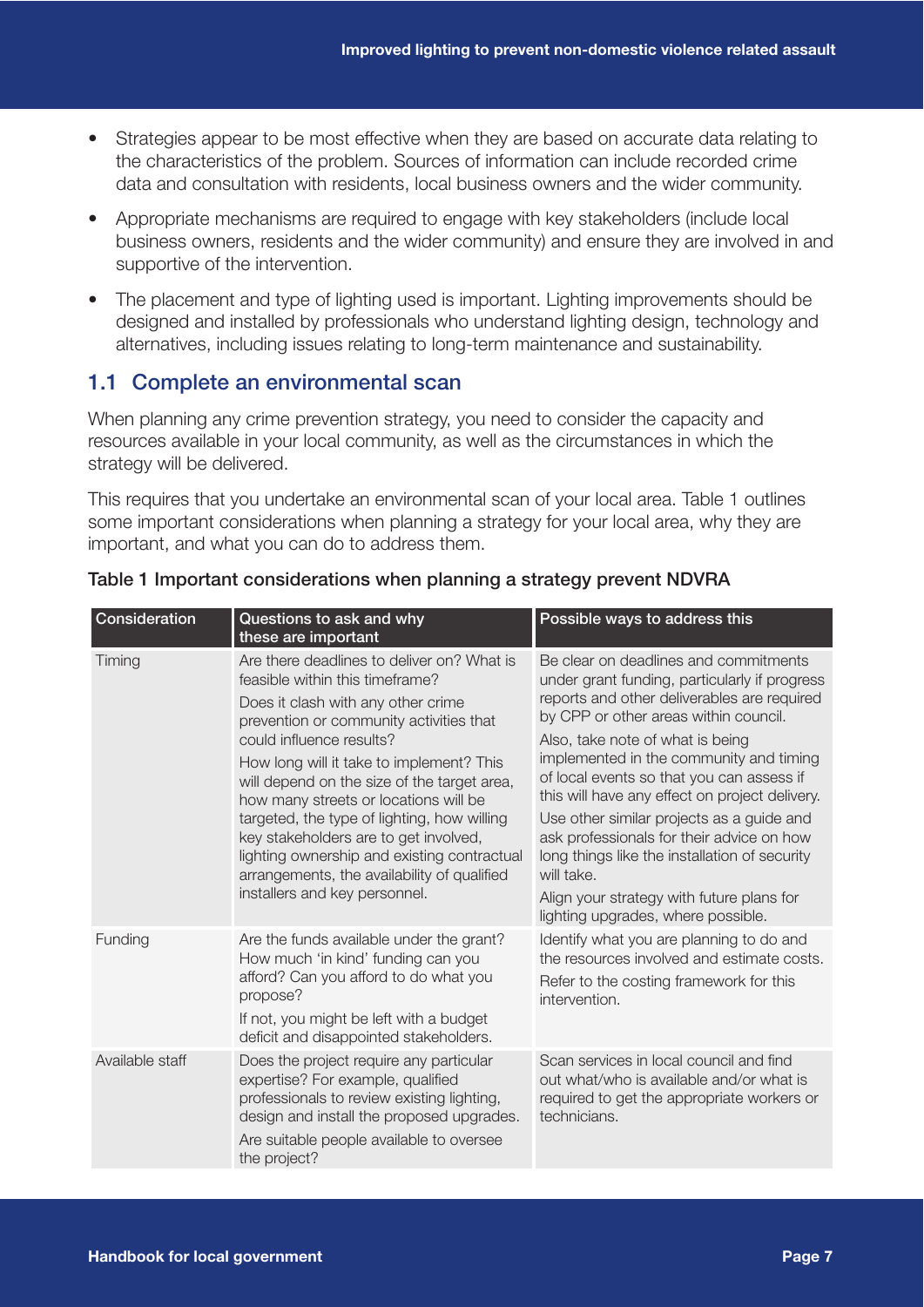| Consideration                      | Questions to ask and why<br>these are important                                                                                                                                                                                                                                                                                                                                                                                                                                                              | Possible ways to address this                                                                                                                                                                                                                                                                                                                                                                                                                                                                                                                                                                       |
|------------------------------------|--------------------------------------------------------------------------------------------------------------------------------------------------------------------------------------------------------------------------------------------------------------------------------------------------------------------------------------------------------------------------------------------------------------------------------------------------------------------------------------------------------------|-----------------------------------------------------------------------------------------------------------------------------------------------------------------------------------------------------------------------------------------------------------------------------------------------------------------------------------------------------------------------------------------------------------------------------------------------------------------------------------------------------------------------------------------------------------------------------------------------------|
| Sustainability                     | Do you have access to ongoing funds? Will<br>you be able to sustain the level of staffing<br>for the project? Does the project need<br>only 'one off' resourcing (e.g. installating<br>lighting), or continuous investment (e.g.<br>maintenance of electronic lighting systems,<br>$etc.$ )?                                                                                                                                                                                                                 | Develop an exit strategy if necessary.<br>Only choose an intervention that can be<br>supported by local resources and available<br>funding.                                                                                                                                                                                                                                                                                                                                                                                                                                                         |
| Stakeholders                       | Does the project require support of certain<br>individuals or organisations? For example,<br>energey providers, local business owners?<br>Can they contribute any resources? How<br>will you get them to participate?<br>If the project directly involves engaging the<br>community to help develop or implement<br>the strategy, how are you going to get<br>them to participate?<br>If you do not have the stakeholders you<br>need on board, you might not be able to<br>implement the strategy properly. | When developing the project, consult<br>identified stakeholders and find out if there<br>is anyone else who should be involved in<br>the planning. Find out whether they are<br>supportive and if they have any concerns.<br>If the project requires community<br>support, make sure they are aware of the<br>commitment and what could realistically be<br>achieved by adopting the measures.<br>It is important to have police involvement<br>from the outset. They can provide<br>information on local NDVRA offences and<br>can help to determine where additional<br>lighting may be required. |
| Environment                        | Is the environment compatible with your<br>proposed strategy?<br>For example, you may encounter difficulties<br>if the majority of assaults occur in areas<br>where it is not feasible to improve lighting.                                                                                                                                                                                                                                                                                                  | Become familiar with any limitations locally,<br>scope out where you are planning the<br>intervention and see if you can identify any<br>potential problems.                                                                                                                                                                                                                                                                                                                                                                                                                                        |
| Type of offences<br>being targeted | What do you actually know about the<br>problem? Is the problem in one hot spot or<br>is more broadly distributed? What are the<br>key characteristics of offences, offenders<br>and victims?<br>Is the problem only a temporary spike that<br>may correct itself when circumstances<br>change, or is it a more long term problem?                                                                                                                                                                            | Review crime statistics for NDVRA<br>over time. Ask police or other relevant<br>local agencies to find out if an increase<br>in NDVRA can be explained by any<br>temporary factors.<br>Refer to the relevant section in this<br>handbook for additional guidance on<br>analysing the local problem.                                                                                                                                                                                                                                                                                                 |
| Monitoring and<br>evaluation       | Can you measure results from your<br>project? How will you measure success<br>(e.g. decrease in the number of NDVRA,<br>increased feelings of safety, etc.)? Can<br>you access the data you need for each<br>measure?                                                                                                                                                                                                                                                                                        | Review available data sources (e.g. crime<br>statistics on NDVRA) and determine what<br>information would be needed prior to the<br>start of, during and after the project to<br>measure an effect.<br>Make sure you can measure whether the<br>improved lighting strategy actually made a<br>difference to the assault problem.                                                                                                                                                                                                                                                                    |

While you will do most of the work of an evaluation towards the end of the project, it is important to start planning your evaluation while you are developing your strategy. Start thinking about documenting your project and what information you might need to determine whether the strategy has been implemented as planned and how effective the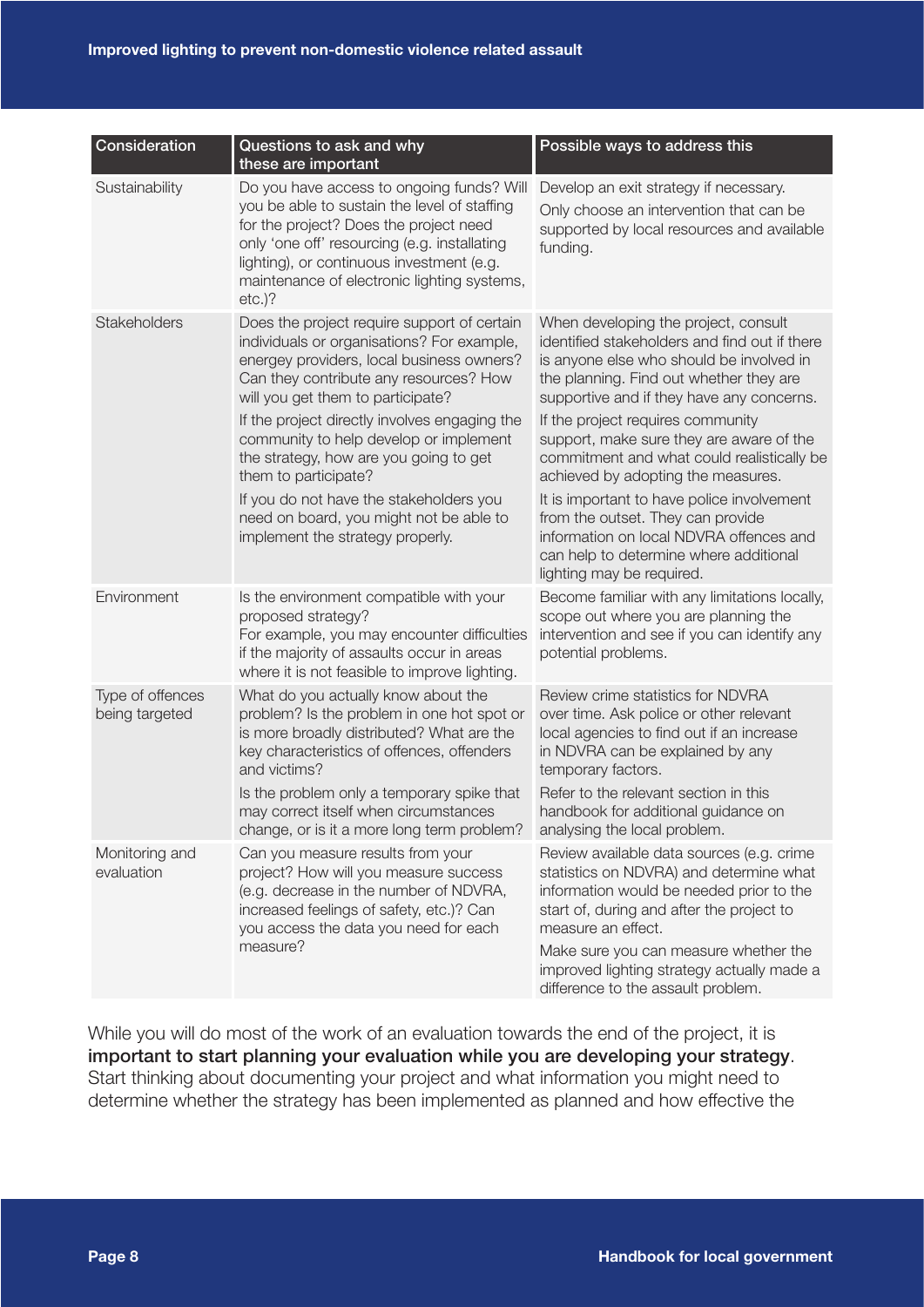project has been. The quality of your evaluation will depend on how well you are able to collect, analyse and report on the information outlined in this handbook. More information on monitoring and evaluating your strategy is documented in *Stage 3: Reviewing your strategy*.

### 1.2 Understanding the nature of the local NDVRA problem and its causes

It is important to understand the precise nature of the local problem so that you can effectively target your response. This requires a systematic analysis of your crime problem, the causes and risk factors. High-risk areas (based on local crime data and previous victimisation), factors that contribute to this high risk and characteristics of offences committed in these areas can then be identified to inform your response. The best way to do this is to gather as much information as you can on the problem from a variety of sources.

#### *Review research into the causes of NDVRA*

The fact sheet highlighted the importance of understanding risk factors for NDVRA. Along with the information contained within the fact sheet, you may want to read further about the possible causes of and risk factors for NDVRA. This will help you when it comes to adapting the intervention to your local problem. Use Table 2 to help prompt your thinking on the types of information you should think about documenting.

If you would like to conduct further reading on the prevention of this crime type, refer to the references at the end of this handbook. You can also refer to the BOCSAR website www.lawlink.nsw.gov.au/bocsar and the AIC website www.aic.gov.au. They have a range of resources on violence that can be downloaded for free, as well as links to other useful websites.

#### *Gather local statistics and knowledge to analyse the local problem*

Collect information from a range of sources to develop a better understanding of your local area's NDVRA problem. Consider both qualitative and quantitative data sources of information. Quantitative data (e.g. recorded crime and arrest data) provide useful information about the nature and extent of a particular problem or phenomenon. However, qualitative information (such as interviews, reports and consultations with relevant local stakeholders) can be a valuable source for understanding the problem and what local factors may influence the delivery of your project. A combination of both sources of data will provide a more complete picture of the local problem.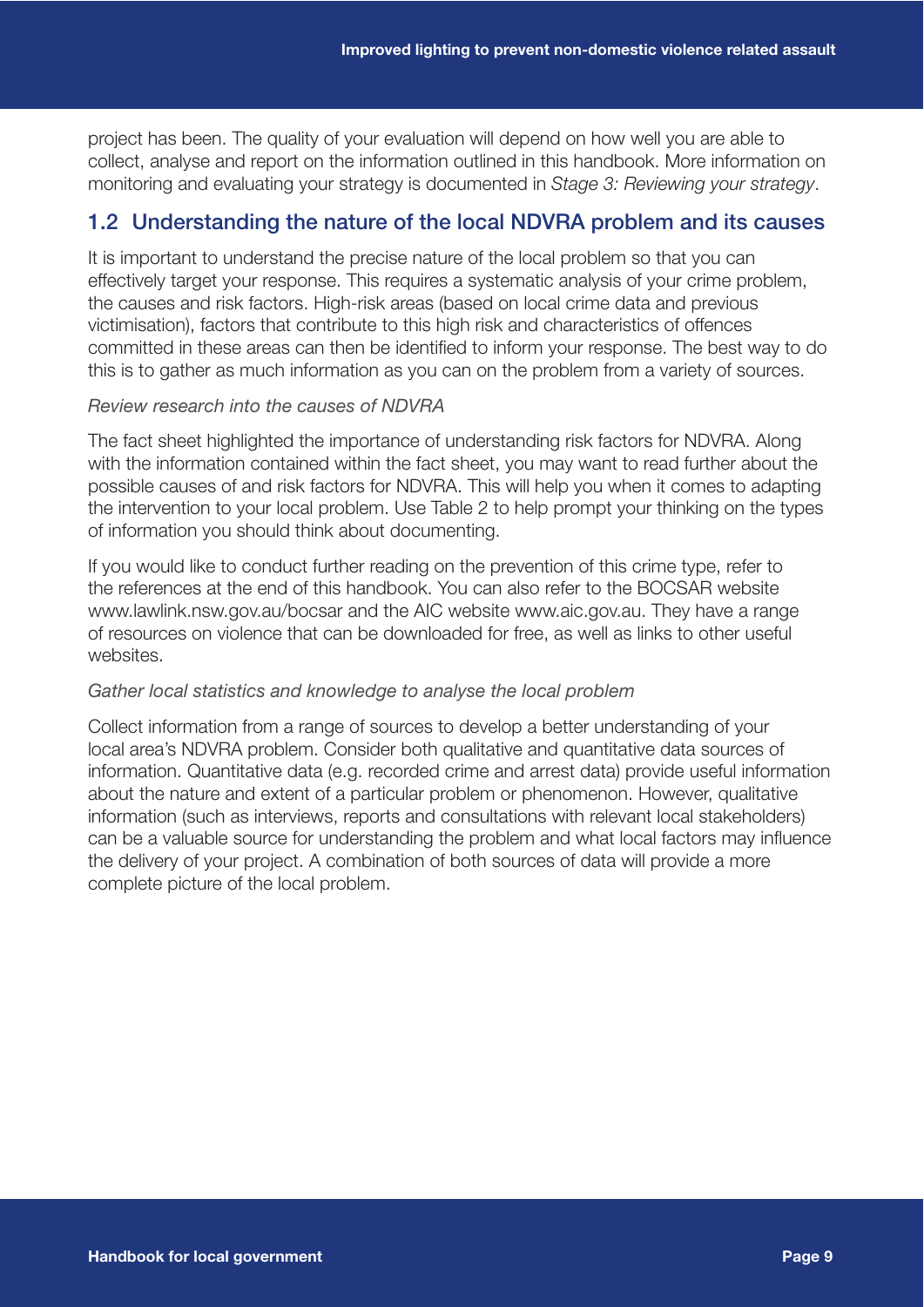



Source: NSW Bureau of Crime Statistics and Research

There is a range of data that might be available or could be collected to help you better understand your local problem and develop a targeted response:

- BOCSAR have a large amount of recorded crime data on their website for all NSW local government areas and is a valuable source of information about NDVRA trends and temporal patterns (i.e. by location, month, day of week and time of day). Additional data may also be available upon request. Figure 1 is an example of the type of information that is available from BOCSAR. It shows that the peak times for NDVRA is between 6 pm and 6 am on Friday and Saturday nights.
- BOCSAR also provides a range of hot spot maps online, which provide a visual representation of the locations within each local government area with the highest concentration of recorded offences.
- Recorded crime data might also be available direct from your local police on the locations of and circumstances surrounding recent offences. Data may also be available on offenders apprehended by police, although this data may be difficult to obtain, as many offenders are not known to the victims. You may need to complete an official data request to access this information.
- Surveys or interviews with victims of NDVRA, while potentially difficult to undertake, can provide useful information about their experiences, risk factors for victimisation and the types of prevention measures that these victims take to minimise their risk of victimisation (e.g. avoiding certain streets because they are poorly lit, etc.).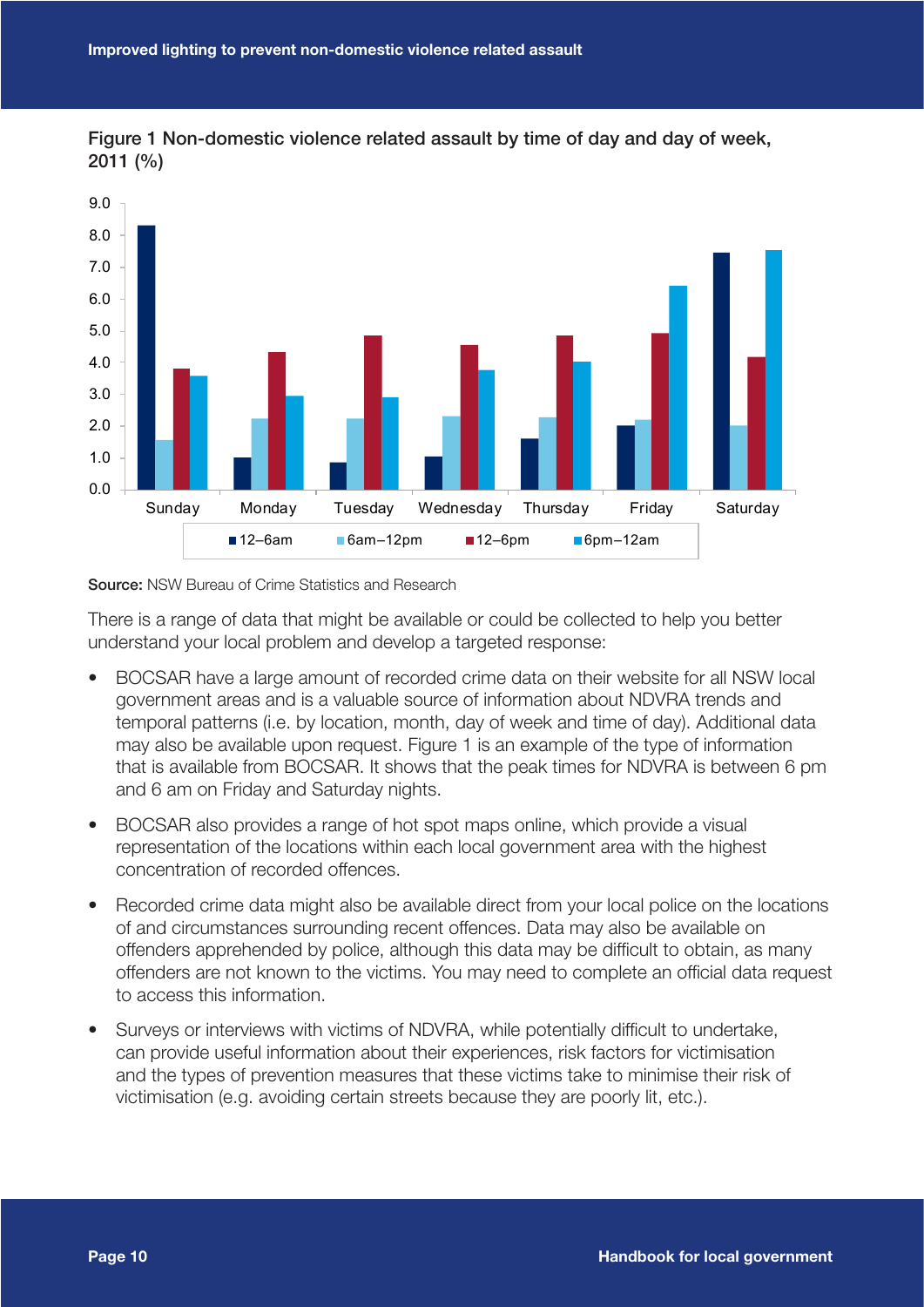- Surveys of the wider community will enable you to assess the degree of concern among residents about the prevalence of NDVRA in their neighbourhood, perceptions of safety and the level of support for different types of prevention strategies.
- Surveys or interviews with offenders, while potentially difficult to undertake, have been used to develop a better understanding of the motivation of offenders and the reasons they target specific people.
- Consultation with relevant local stakeholders can provide useful information about their experience and understanding of the local NDVRA problem. For example, police may be able to give additional insights into NDVRA that are not available through recorded crime data. Local licensed establishment management and staff might be able to tell you about the number of and type of NDVRA occurring in the area surrounding their premises and the measures they have in place to prevent assault (e.g. premise design banning aggressive patrons from the premises, etc.). Further, Neighbourhood Watch groups and other community groups may be able to provide information on local initiatives trialled in the past.

Use Table 2 to help you identify and understand the characteristics of NDVRA in your local area.

|                                                                                                                             | What is known? | Data source(s) |
|-----------------------------------------------------------------------------------------------------------------------------|----------------|----------------|
| How many offences?                                                                                                          |                |                |
| Have there been any notable<br>trends over time?                                                                            |                |                |
| Are there certain times of the day<br>that offences are more common<br>(e.g. during night time hours or day<br>time hours)? |                |                |
| Is there a particular day of the<br>week that most offences occur                                                           |                |                |
| Is there a seasonal pattern or<br>certain peak times of the year?<br>(e.g. summer months)                                   |                |                |
| Are there identifiable hotspots<br>(e.g. suburbs, streets, pedestrian<br>thoroughfares, etc.)?                              |                |                |
| What other crimes are being<br>reported in the areas with high<br>rates of NDVRA?                                           |                |                |
| Do offences typically occur in areas<br>that are poorly lit?                                                                |                |                |
| What are the main characteristics<br>of people who have been targeted?                                                      |                |                |
| What is known about the<br>offenders?                                                                                       |                |                |

#### Table 2 Understanding the local NDVRA problem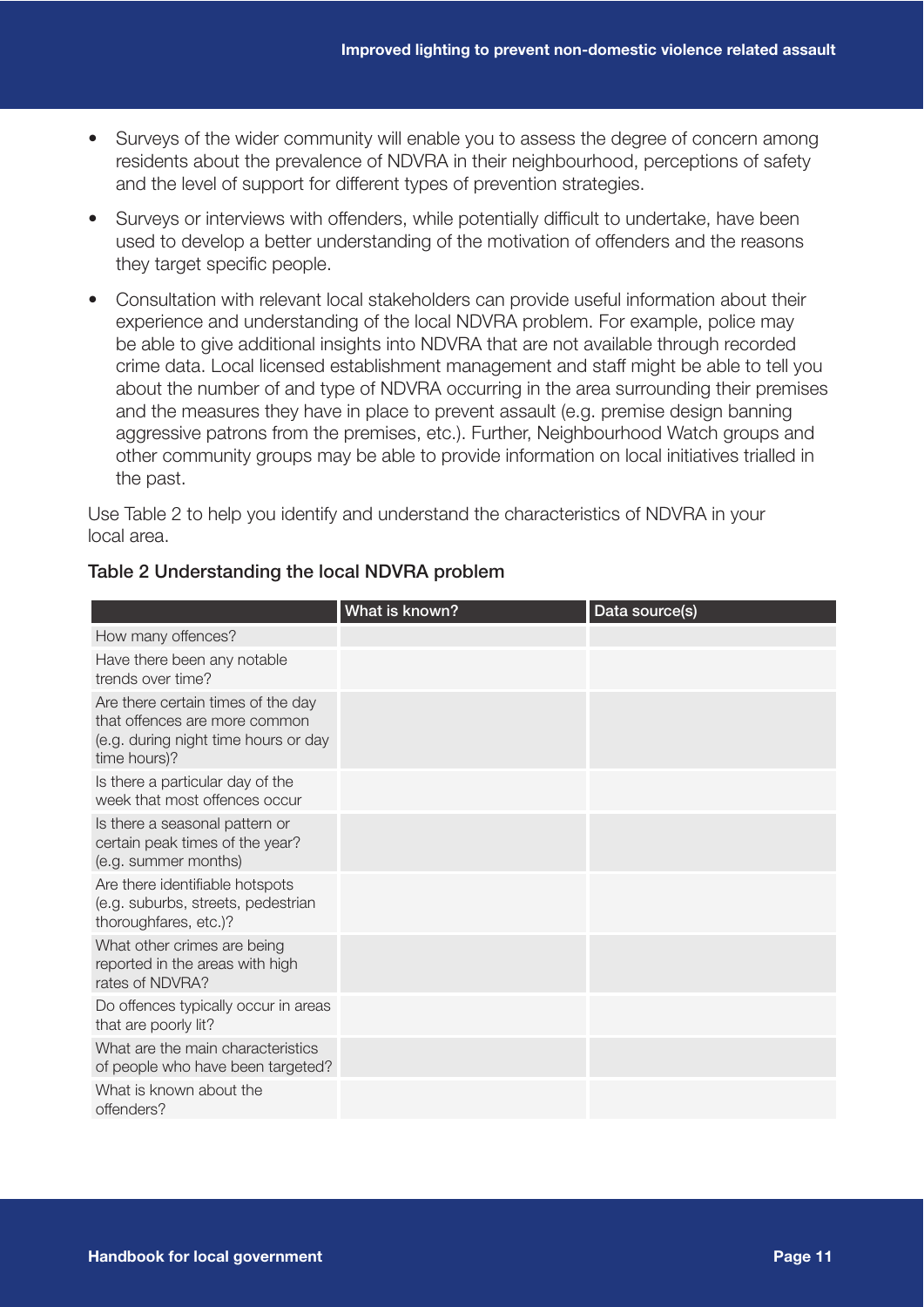|                                                                                                                                                                       | What is known? | Data source(s) |
|-----------------------------------------------------------------------------------------------------------------------------------------------------------------------|----------------|----------------|
| What other factors besides poor<br>lighting might be contributing to<br>the high crime rate in identified<br>hot spots (e.g. alcohol, limited<br>pedestrian traffic)? |                |                |
| Any other factors?                                                                                                                                                    |                |                |

Source: Adapted from Anderson 2010.

You need to be aware of the limitations of the data sources you use. Police crime statistics, for example, only include those offences that are reported to police. Many assaults are not reported to police. Table 3 outlines a number of things to consider when using different datasets. It can be useful to talk to people who are familiar with the data or the local area to help you interpret any patterns and understand the data in the wider context.

|  | Table 3 Considerations when using different data sources/statistics |
|--|---------------------------------------------------------------------|
|--|---------------------------------------------------------------------|

| Consideration                                          | What this can affect                                                                                                                                                                                                                                                                                                                                                                                                                                                           |
|--------------------------------------------------------|--------------------------------------------------------------------------------------------------------------------------------------------------------------------------------------------------------------------------------------------------------------------------------------------------------------------------------------------------------------------------------------------------------------------------------------------------------------------------------|
| Time periods                                           | If different datasets cover different time periods,<br>comparability can be difficult. In addition, you need to<br>ensure that the data you are using is relevant and covers the<br>time periods you require to analyse the problem.                                                                                                                                                                                                                                           |
| Missing data                                           | Missing data within a dataset can influence results. This may<br>happen when not all the information needed is entered into<br>the system, or it could be that the information is not known.<br>For example, many offenders are not detected and so data<br>on offenders is often missing.                                                                                                                                                                                     |
| How frequently the data is<br>entered into the dataset | Agencies may enter data into a spreadsheet every day,<br>weekly, monthly, annually, biannually, or sporadically.<br>Findings or reports from this data may also only be made<br>available at certain times, so if you are relying on this<br>information being made available publicly, find out if it is<br>compatible with any reporting or analysis that you might<br>be conducting. BOCSAR generally doesn't release annual<br>crime statistics until the following April. |
| What area the statistics cover                         | Different agencies and sections may have different<br>parameters for collecting information or statistics. For<br>example, police local area commands are different from<br>local government boundaries and the Australian Bureau of<br>Statistics' statistical areas. Therefore, the information will not<br>be directly comparable.                                                                                                                                          |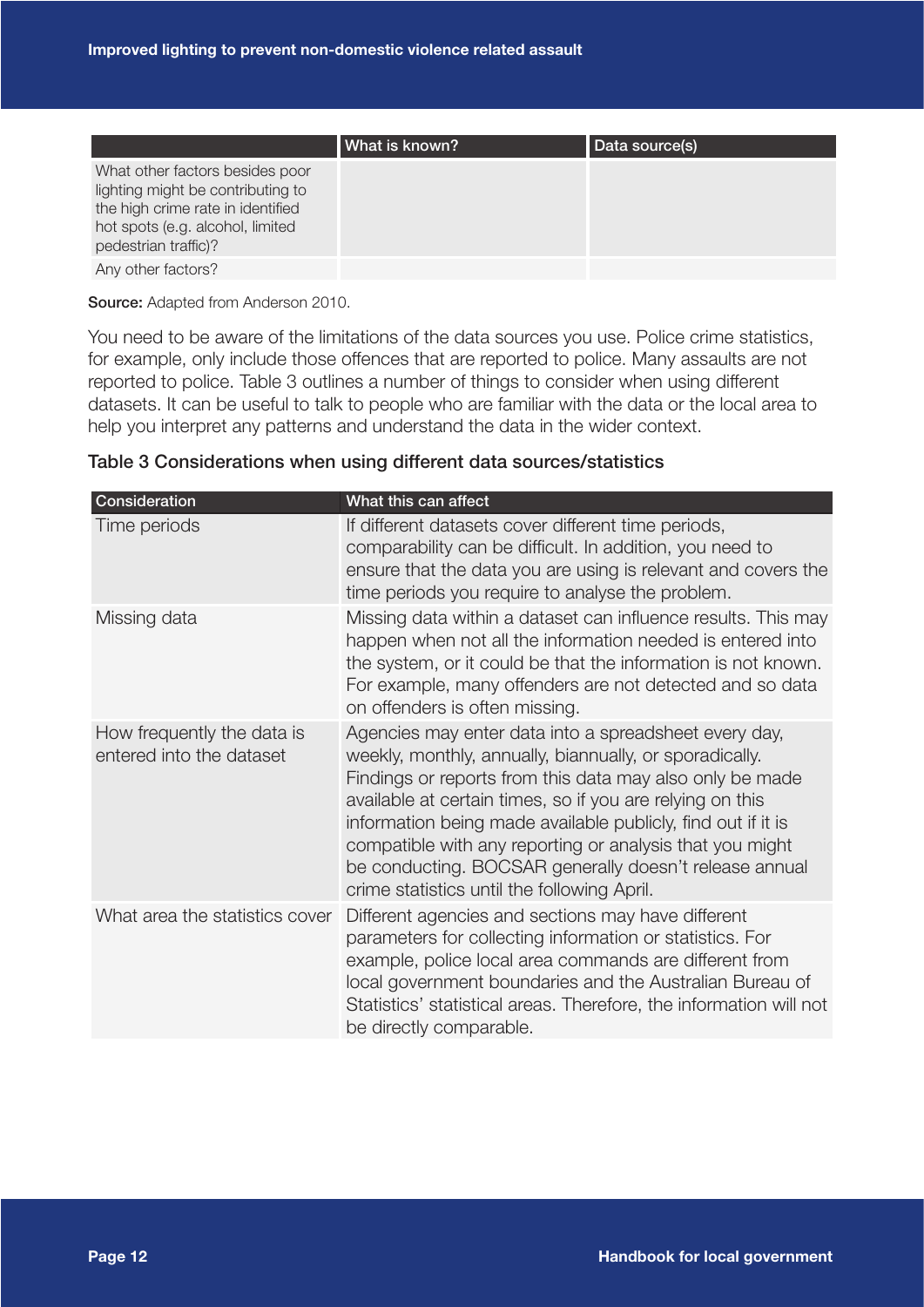| <b>Consideration</b> | What this can affect                                                                                                                                                                                                                                                                |
|----------------------|-------------------------------------------------------------------------------------------------------------------------------------------------------------------------------------------------------------------------------------------------------------------------------------|
| Data accessibility   | Not all relevant information is publicy available (e.g. some<br>police statistics, including victim and offender information).<br>Some datasets you might not be able to access or have<br>permission to use, so find out in advance if you can obtain<br>the information you want. |
| Number of counts     | Be wary of making broad assumptions on information from<br>only a small sample of cases in a dataset, as they may<br>not be representative of the broader population you are<br>targeting.                                                                                          |

Note: These considerations are also important when it comes to evaluating your chosen strategy.

! Make sure you keep a record of the information you have collected while planning the project. This information will provide the baseline against which you can assess the impact of the strategy on NDVRA committed in target locations.

### 1.3 Adapting the chosen intervention(s) to the local area

Once you have a good understanding of your local problem you can then develop an appropriate response. Consider the time of day NDVRA typically occurs in your area. If it is during the evening, then a lighting strategy may be effective. Where are the assaults occurring? If they are occurring in an entertainment precinct, then an alcohol-related strategy might be more appropriate. If the assaults are occurring on streets in residential or commercial areas, then a lighting strategy may be effective. Are these areas well lit? Lighting will only be effective in areas that are poorly lit and where lighting can be substantially improved. Are the areas frequently used pedestrian routes? Are there people around to provide natural surveillance? Are the areas' pedestrian routes used to access cafés and shops? What other factors may be at play? Are there any local factors that you will need to take into account? Once you start to answer these kinds of questions you can start to tailor your strategy to your local area.

It is important that you also **understand the causal mechanisms that underpin the** intervention you have selected. These are described in the accompanying fact sheet. This will help you to ensure that in adapting the chosen strategy to your local circumstances, you do not inadvertently undermine the 'active ingredient' that is needed for it to work.

#### *Deciding what exactly you are going to do*

You will need to decide what it is exactly that you propose to do as part of your strategy. Use Table 4 to guide your decision-making process.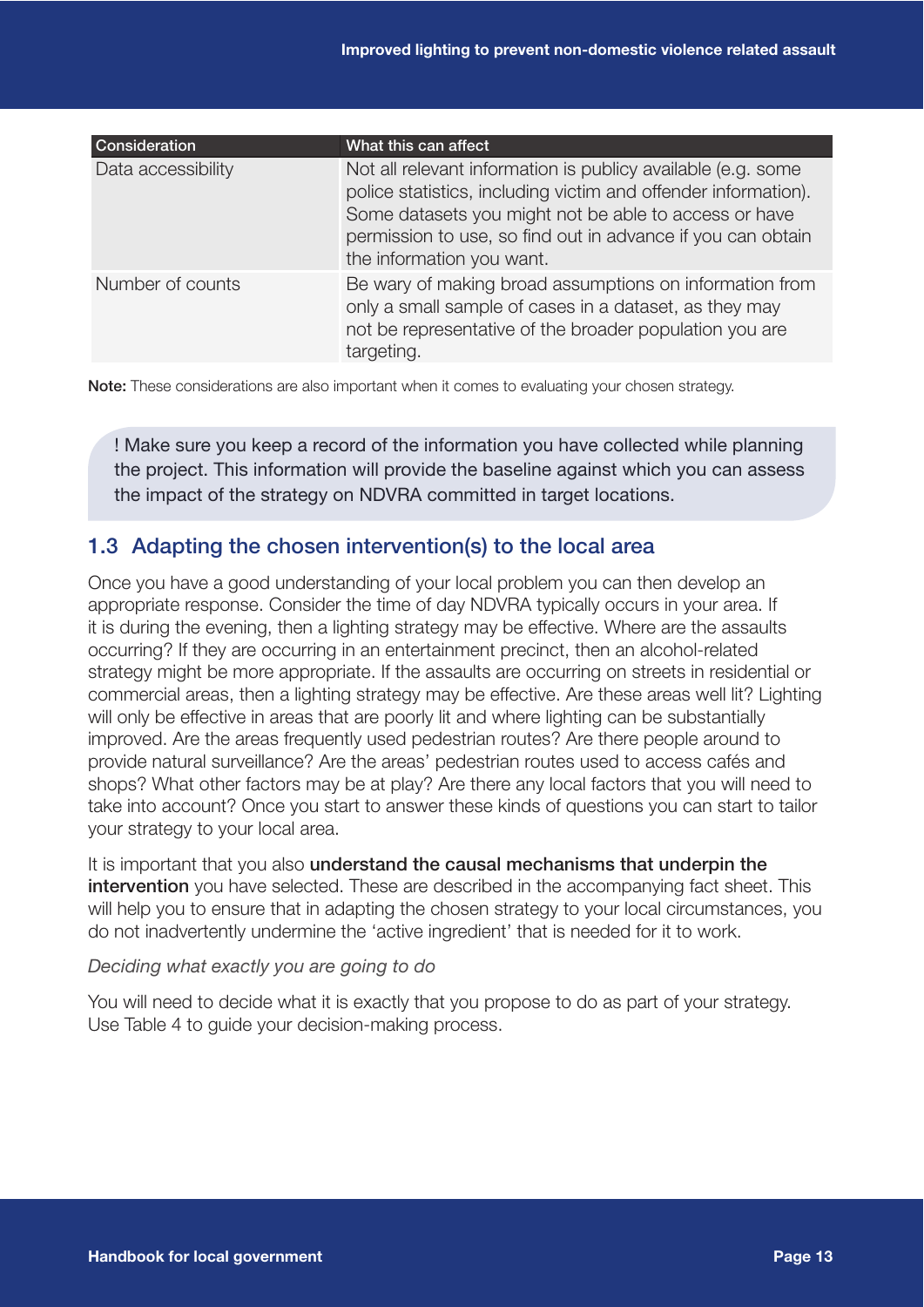|  |  | Table 4 Key components of a lighting improvement strategy to prevent NDVRA |
|--|--|----------------------------------------------------------------------------|
|--|--|----------------------------------------------------------------------------|

| <b>Strategy component</b>                        | Considerations                                                                                                                                                                                                                                                                                                                                                                                                                                                  | Factors to guide decision-making                                                                                                                                                                                                                                                                                                                  |
|--------------------------------------------------|-----------------------------------------------------------------------------------------------------------------------------------------------------------------------------------------------------------------------------------------------------------------------------------------------------------------------------------------------------------------------------------------------------------------------------------------------------------------|---------------------------------------------------------------------------------------------------------------------------------------------------------------------------------------------------------------------------------------------------------------------------------------------------------------------------------------------------|
| Will lighting help reduce<br>your local problem? | When are the assaults typically<br>occurring?<br>What is the existing lighting in these<br>areas?<br>Can the existing lighting be improved?<br>Are other factors such as alcohol more<br>important?                                                                                                                                                                                                                                                             | Lighting will only help if offences<br>typically occur in night-time hours in<br>poorly lit areas.<br>The environment will need to support<br>the strategy.                                                                                                                                                                                       |
| Type of lighting required                        | What types of lighting will you need to<br>install in poorly lit areas?<br>Do you need to install new lighting or<br>can you adapt or upgrade existing<br>lighting systems? What alternatives are<br>available? Will lighting meet Australian<br>standards?<br>How will you determine the placement<br>of lighting?<br>Are there potential barriers that will<br>interfere with the lighting design?<br>What type and level of maintenance will<br>be required? | This should be informed by your<br>detailed analysis of the local problem.<br>Lighting needs to provide sufficient<br>illumination to enable pedestrians to<br>see one another. Avoid inadvertently<br>creating dark spots or glare.<br>Experience has shown that if the<br>lighting is not maintained the benefits<br>will be reduced over time. |
| Design and installation of<br>improved lighting  | Who will be responsible for designing<br>the lighting system and the installation<br>of lighting?                                                                                                                                                                                                                                                                                                                                                               | Professionals with relevant expertise<br>will be best placed to determine the<br>type and placement of lighting.                                                                                                                                                                                                                                  |
| Improving natural<br>surveillance                | If the standard of lighting is improved,<br>who will provide natural surveillance?<br>How will you encourage people to<br>use streets once lighting has been<br>improved?                                                                                                                                                                                                                                                                                       | Lighting helps to improve visibility,<br>which makes it easier for people<br>on and around streets in areas<br>experiencing high rates of NDVRA<br>to detect suspicious behaviour and<br>deter potential offenders. This requires<br>people (pedestrians in surrounding<br>areas or residents) to provide natural<br>surveillance.                |
| Other interventions                              | Will you deliver any other interventions<br>alongside the lighting improvement<br>strategy?<br>What are police doing to address NDVRA<br>(e.g. targeting known offenders)?<br>What other initiatives are being delivered<br>to address the problem in the local area?                                                                                                                                                                                           | All of the strategies reviewed as part<br>of this handbook involved lighting<br>improvements delivered in isolation.                                                                                                                                                                                                                              |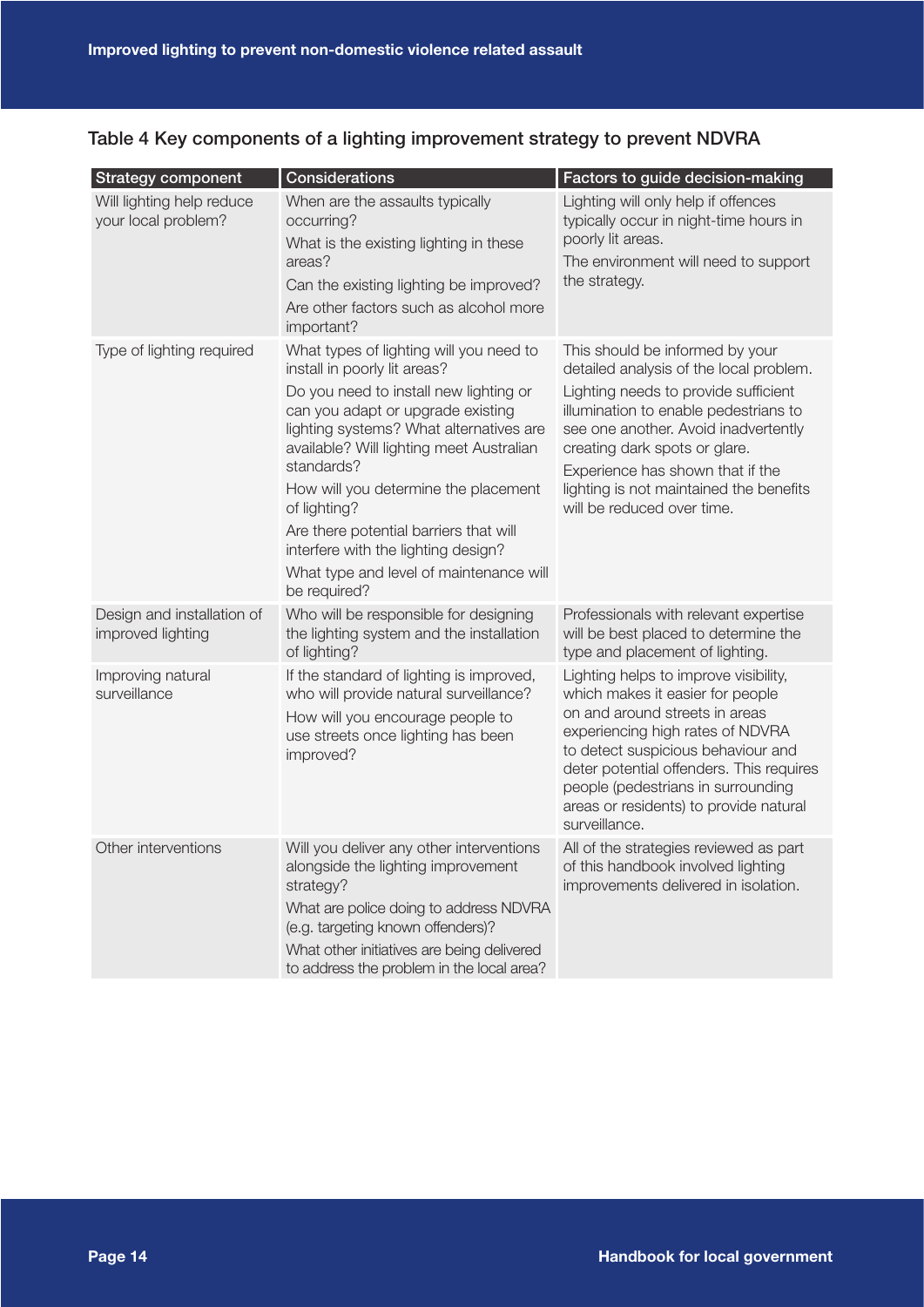#### *Set clear objectives for the project*

It is important that you have a clear sense of what you are trying to achieve, so you will need to develop some clear objectives to guide the project. Some examples of possible objectives for a lighting improvement strategy to reduce NDVRA are presented in Box 1.

#### *Box 1: Project objectives*

A local government-led working group identified the following objectives for their improved lighting strategy that was introduced in a residential area experiencing high rates of NDVRA. These objectives helped to guide decision making with regards to the development of the strategy. It was against these objectives that the overall effectiveness of the strategy was to be assessed.

- Reduce the overall incidence of NDVRA in the areas targeted by the prevention strategy.
- Reduce the level of concern among residents and local business owners about NDVRA.
- Increase the number of people using previously under-utilised pedestrian routes during night-time hours.
- Improve the amount of lighting within the areas targeted by the prevention strategy.
- Increase the level of satisfaction among local residents and business owners with the response to NDVRA from local government, police and other key stakeholders involved in the project.
- Increase the capacity of local government, police and other key stakeholders to develop, implement and evaluate local crime prevention initiatives.

#### *Document your strategy*

Now that you have made these decisions, it is important that you document what you are doing, why you are doing it and how you expect this to deliver the desired outcome. This way, you will be able to refer back to the document throughout the project and see if you are on track and doing what you proposed. This information is also useful when it comes time to review and evaluate your strategy.

Table 5 gives an overview of the type of information that you should be outlining as part of your strategy. This document can be shared with stakeholders so everyone is clear on the purpose of the project from the outset, reducing the potential for confusion at later stages. This has the additional benefit of justifying decisions made in relation to the implementation of the project should there be disagreement among key stakeholders at some stage in the future.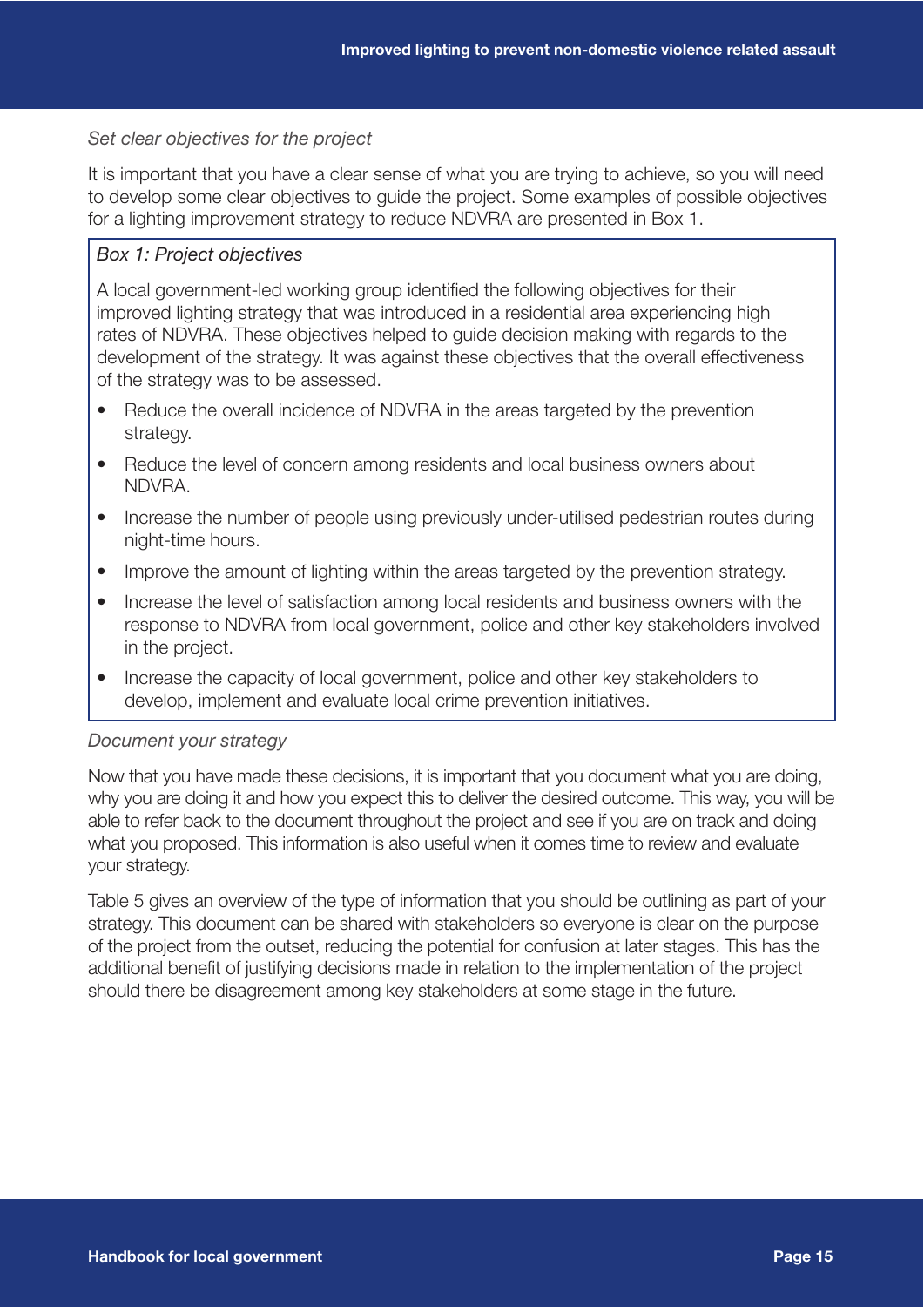### Table 5 Information that should be recorded about your lighting improvement strategy to prevent NDVRA

| Information to be recorded                                      |                                                                                                                                                                                                                                                                                                                                                                                                                                                                                                                                                                                                                                                                                        |
|-----------------------------------------------------------------|----------------------------------------------------------------------------------------------------------------------------------------------------------------------------------------------------------------------------------------------------------------------------------------------------------------------------------------------------------------------------------------------------------------------------------------------------------------------------------------------------------------------------------------------------------------------------------------------------------------------------------------------------------------------------------------|
| What is the context in which<br>the project is being delivered? | Provide a description of your understanding of the NDVRA problem in the<br>location targeted by your strategy, based on the information you have collected<br>so far. This does not have to be long, but provide a reasonable overview of the<br>local context.<br>Highlight any characteristics specific to your local area, summarising the<br>information in Table 2 (e.g. the level of concern among local residents,<br>pedestrians and/or local business owners, scope of the problem, whether<br>targeted streets are in residential, commercial or CBD areas, whether they<br>are poorly lit and whether there are pedestrians who can provide natural<br>surveillance, etc.). |
| What do we want to achieve?                                     | Write down clear objectives for the project that describe the desired outcomes.                                                                                                                                                                                                                                                                                                                                                                                                                                                                                                                                                                                                        |
|                                                                 | Outcomes can be long, medium and short term. What you measure depends<br>on the intervention chosen. You can have a mix of long, medium and short-<br>term outcomes in your strategy (e.g. are you looking to reduce NDVRA rates<br>over time or just in the project timeframe? In the short term, do you want to<br>encourage people to use certain pedestrian routes at night time? Is the long-<br>term aim to make pedestrians, local business owners and residents feel safer?)                                                                                                                                                                                                   |
|                                                                 | Be specific – this allows you to have a measurable outcome (e.g. are you trying<br>to reduce NDVRA offences in general, in specific neighbourhoods or in specific<br>streets?).                                                                                                                                                                                                                                                                                                                                                                                                                                                                                                        |
|                                                                 | Be realistic $-$ a decline in the target problem by 100 per cent is unlikely.                                                                                                                                                                                                                                                                                                                                                                                                                                                                                                                                                                                                          |
|                                                                 | Use local knowledge and available evidence on similar projects to help guide<br>you in determining what will be appropriate. Some examples of objectives for<br>lighting improvement strategies are presented in Box 1.                                                                                                                                                                                                                                                                                                                                                                                                                                                                |
| What activities are we going<br>to implement to achieve our     | Identify and describe the range of activities that you propose to implement as<br>part of your lighting improvement strategy.                                                                                                                                                                                                                                                                                                                                                                                                                                                                                                                                                          |
| objectives                                                      | Outline how each activity is meant to address the problem (e.g. lighting<br>improvements can signal community investment and guardianship in an area<br>which can, in turn, encourage community pride and ownership of public<br>spaces, encouraging resident engagement in crime prevention activity and<br>informal social control).                                                                                                                                                                                                                                                                                                                                                 |
|                                                                 | For each activity that you plan to implement, identify and document the<br>resources (financial, human and infrastructure) required, the individual or<br>agency responsible for each component, and the anticipated timeframe for<br>implementing and/or completing each activity.                                                                                                                                                                                                                                                                                                                                                                                                    |
| How are we going to monitor<br>progress and evaluate the        | What information will be collected on a regular basis to monitor the progress of<br>implementing the strategy?                                                                                                                                                                                                                                                                                                                                                                                                                                                                                                                                                                         |
| impact of our strategy?                                         | How will you know if the strategy has addressed the problem and delivered<br>the desired results (e.g. reduction in NDVRA offences in the target area/s as<br>determined from crime statistics, increase in residents' perceptions of safety as<br>measured using pre and post surveys, etc.)?                                                                                                                                                                                                                                                                                                                                                                                         |
|                                                                 | Refer to the section on reviewing your strategy for further guidance.                                                                                                                                                                                                                                                                                                                                                                                                                                                                                                                                                                                                                  |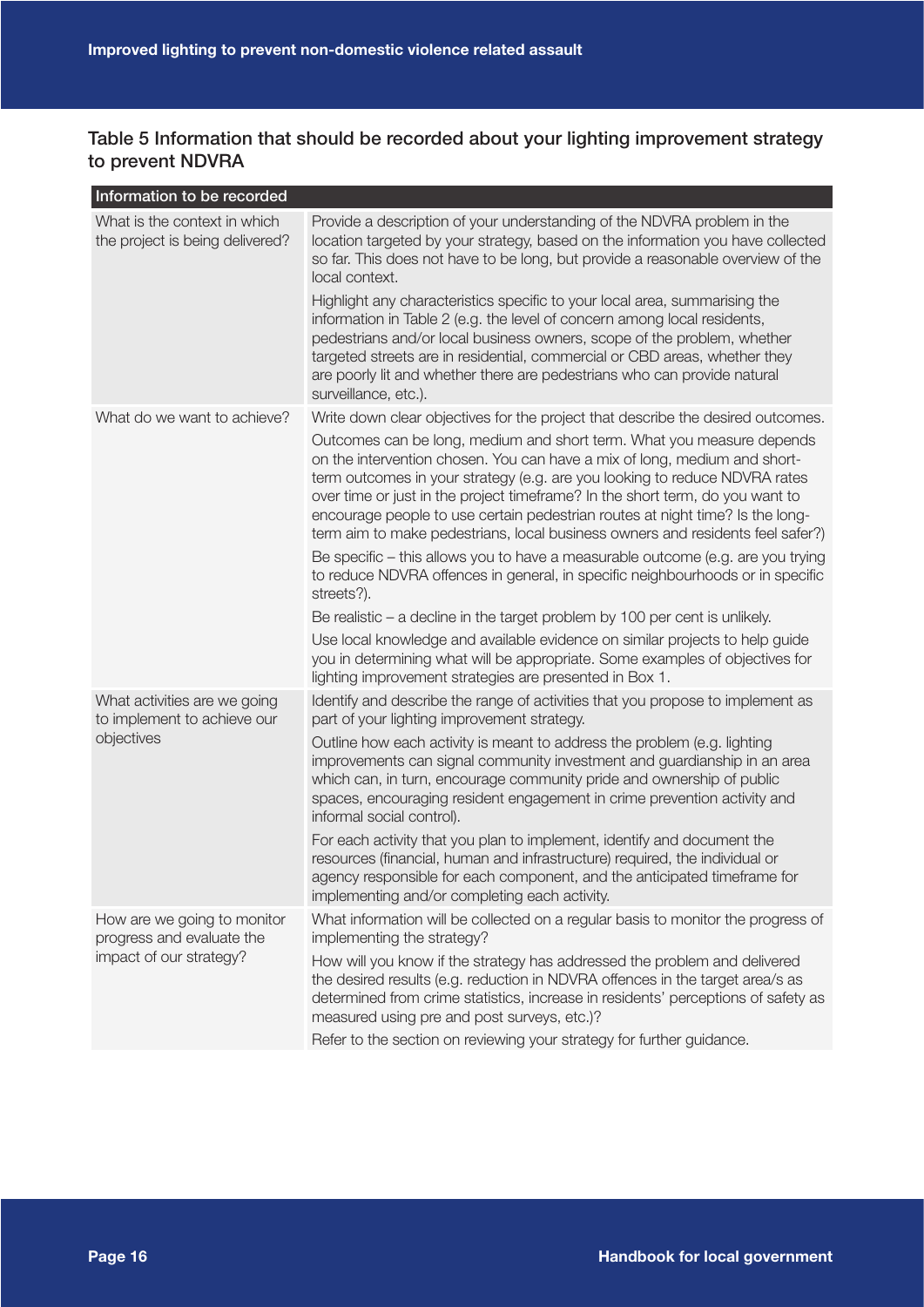## 1.4 Getting stakeholders involved

Stakeholder involvement is an essential part of successfully implementing most interventions. There is a range of stakeholders who could be involved in a strategy to reduce NDVRA. Use Table 6 to help prompt your thinking on who you might be able to engage with for your project.

| Stakeholder                                                                | Types of activities and roles that<br>they could be involved in                                                                                        | <b>Contact details</b> |
|----------------------------------------------------------------------------|--------------------------------------------------------------------------------------------------------------------------------------------------------|------------------------|
| Local council                                                              | Planning, project oversight, coordination of<br>stakeholders, management of grant, tenders<br>for lighting design installation and evaluation.         |                        |
| Police                                                                     | Providing access to recorded crime data,<br>responding to reported NDVRA, insight into<br>local problem.                                               |                        |
| Housing authority                                                          | Facilitate consultations with residents in<br>public housing, access to housing estates to<br>install improved lighting.                               |                        |
| Neighbourhood Watch<br>and similar groups (may<br>also include volunteers) | Promoting the improved lighting system and<br>providing information on past initiatives.                                                               |                        |
| Residents and local<br>business owners and<br>staff                        | Providing input into the development of<br>improved lighting systems, providing natural<br>surveillance in and around hot spots.                       |                        |
| Lighting providers                                                         | Provide support for strategy, additional<br>resourcing, details of any contractual<br>arrangements and future upgrade plans.                           |                        |
| Lighting engineers                                                         | Design and installation of lighting systems<br>and providing expert assistance in conducting<br>assessments of lighting on streets and<br>open spaces. |                        |
| Local media                                                                | Public awareness campaigns, advertising<br>community meetings.                                                                                         |                        |
| Others?                                                                    |                                                                                                                                                        |                        |

Table 6 Stakeholders involved in lighting improvement strategies to prevent NDVRA

Source: Adapted from Anderson 2010.

Depending on the size of the project, it could be ideal to set up a local stakeholder group or committee that meets on a regular basis, comprising representatives from each stakeholder involved in the project.

If you need to engage certain stakeholders but are not sure how to approach them, consider the following steps:

- List the groups or individuals who can be approached for the intervention based on the needs you identified in the scanning stage.
- Be specific on what they can contribute and whether there are costs (financial or otherwise) in getting them involved. This may include providing data, delivering services, providing financial assistance, etc. Engaging with stakeholders early in the planning process will help to work this out. Determining their capacity, interest and willingness to contribute to the intervention is also important.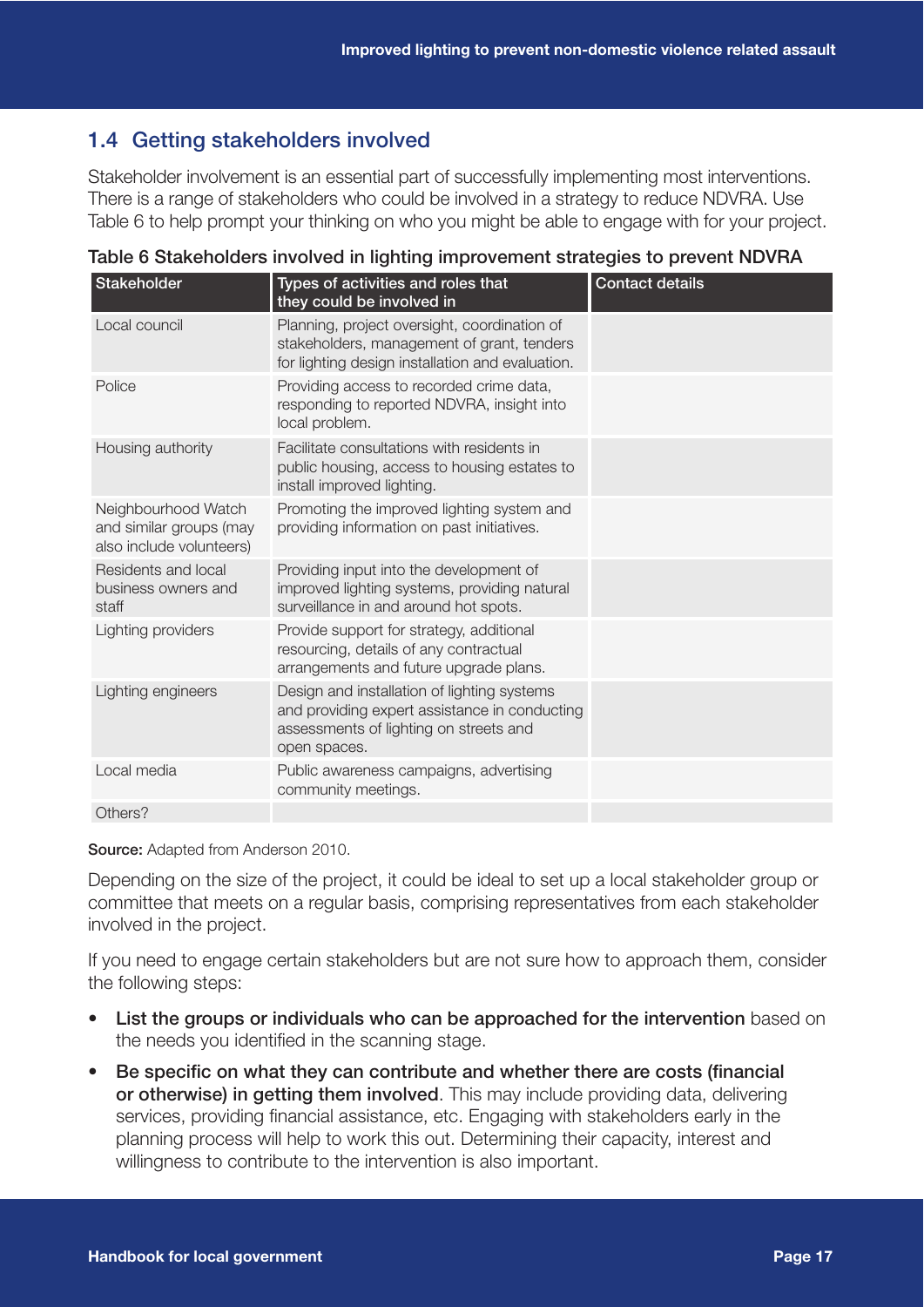- When engaging potential stakeholders, be prepared. Think from the outset about how you can get them involved. This could be done by conducting some research beforehand (if necessary) on the potential stakeholder to find out their needs, any concerns they might have and any benefits they might receive from being part of the project. Benefits for stakeholders can include information sharing and the contribution of the project to their agency goals (particularly if it is their core business), or the problem may directly impact their business (e.g. businesses may lose customers at night due to people not wanting to be out on the streets during night time hours). Do not forget that community members and not just organisations can be key stakeholders, particularly for interventions that require residents to take an active role in the implementation phase (e.g. encouraging residents to use and provide natural surveillance of well-lit pedestrian routes).
- Be collaborative. Even if you have a fair idea of what needs to be done, involve stakeholders in the strategy development and do not dictate what needs to be done. There may be something you have missed or they may bring specialist expertise and it will help to ensure their support for, and ownership of, the project.
- Have clear and formally agreed roles. Each stakeholder should be clear about the role they will play in the strategy and have formally agreed to the role. Consider whether you need to establish a Memorandum of Understanding or some other form of agreement.

Use Table 7 as a template for keeping track of stakeholder roles and responsibilities.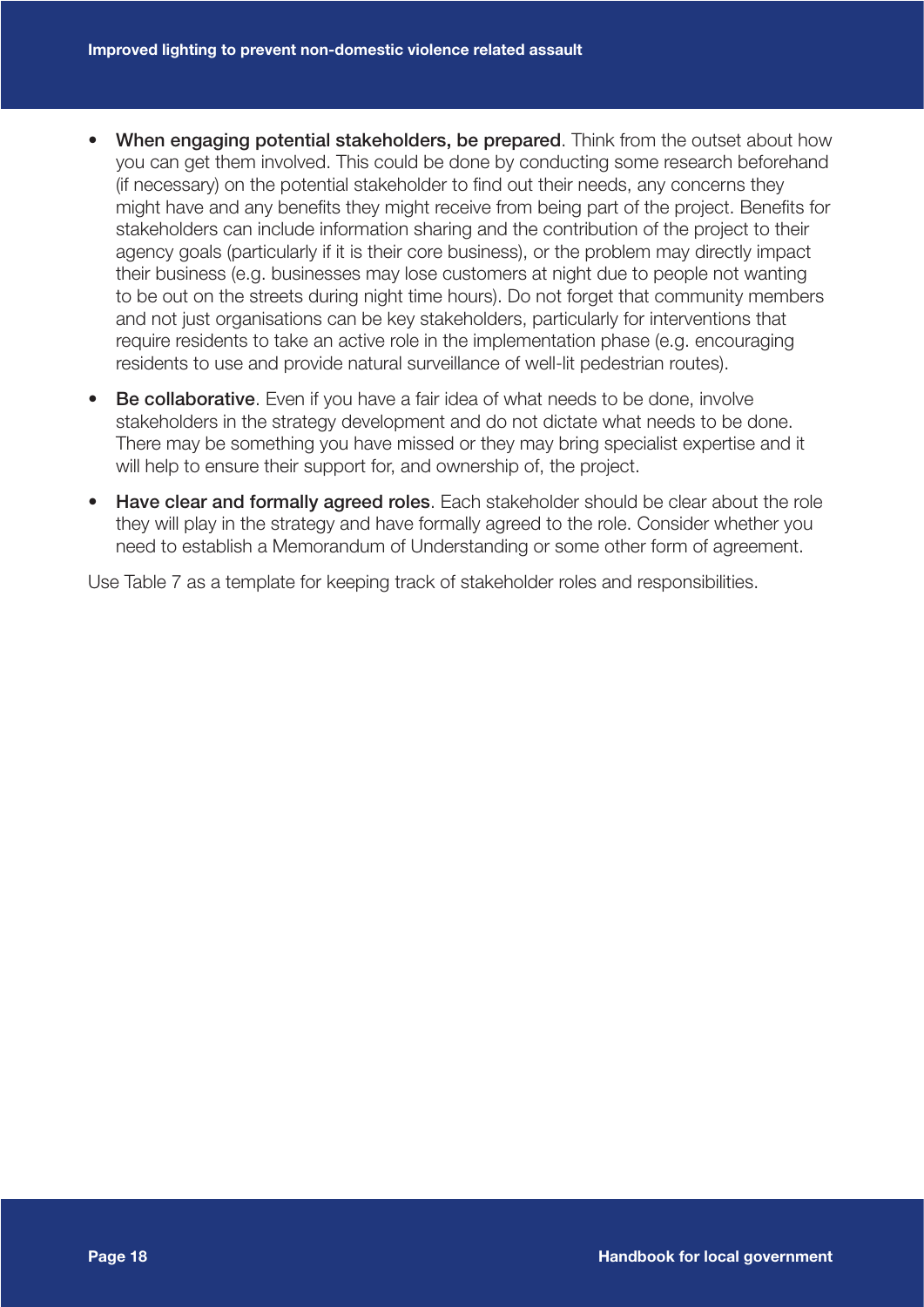|                                         | individuals who should be<br>involved in the activities<br>delivered as part of the<br>List the groups or<br>strategy                   |  |  | Source: Anderson 2010: 33. |  |
|-----------------------------------------|-----------------------------------------------------------------------------------------------------------------------------------------|--|--|----------------------------|--|
| Table 7 Stakeholder engagement template | What they can offer/do<br>data,<br>services, financial<br>support, etc.)?<br>(e.g. provide                                              |  |  |                            |  |
|                                         | or otherwise) in obtaining<br>Are there costs (financial<br>their services?<br>What are they?                                           |  |  |                            |  |
|                                         | involved (e.g. data sharing,<br>play key role in delivery of<br>activity, etc.)?<br>activities align with goals,<br>How can we get them |  |  |                            |  |
|                                         | that should be addressed?<br>Are there any concerns<br>What (if any) are they?                                                          |  |  |                            |  |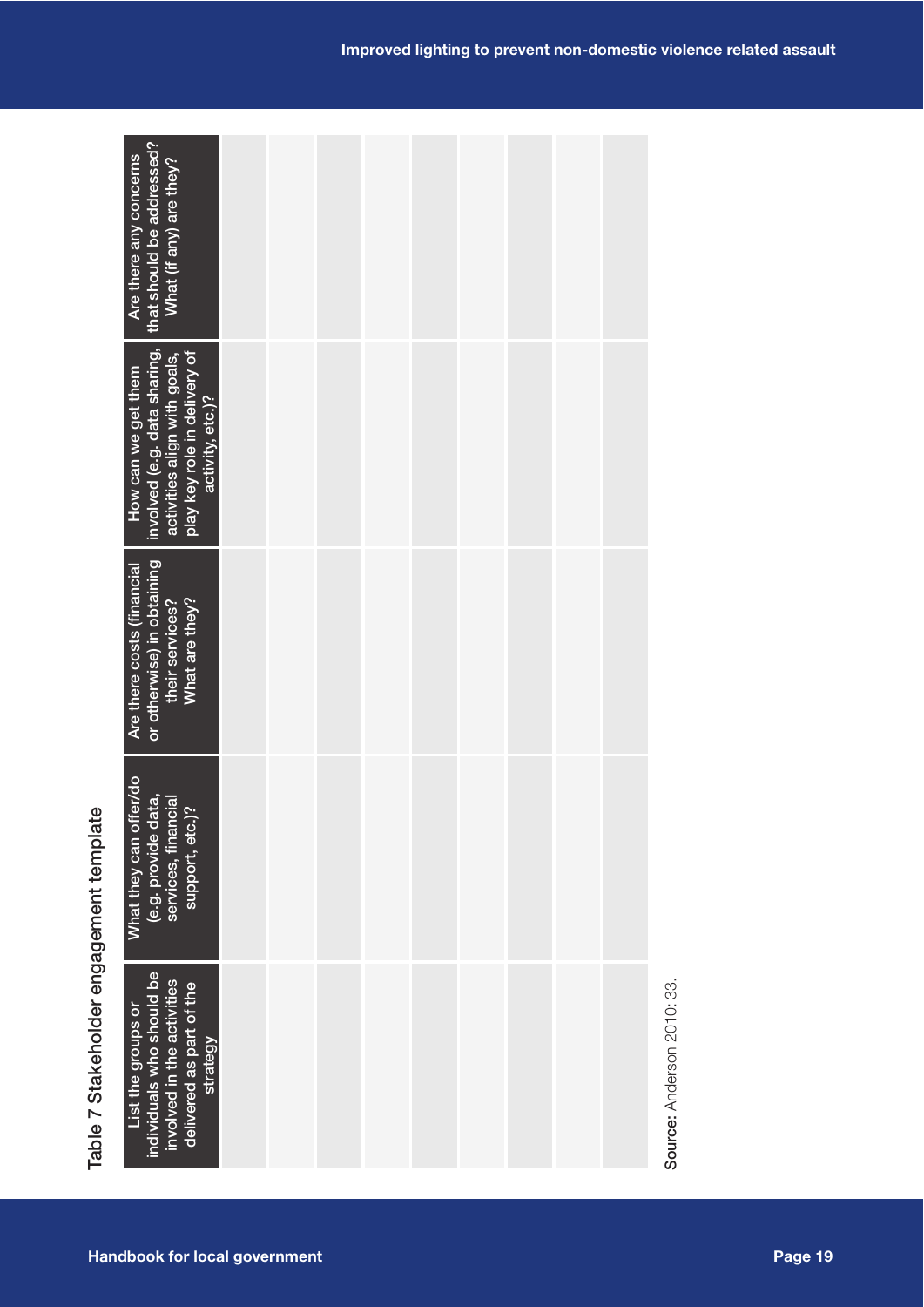## 1.5 Estimating the cost and duration of a lighting improvement strategy

It is important that in planning a crime prevention project the full range of cost items is considered and reliable estimates of the cost associated with each item are calculated.

#### *Pupose of the costing framework*

Table 8 provides a framework for calculating the cost associated with planning, implementing and evaluating a strategy to improve lighting to prevent NDVRA. This framework is based upon the description of the intervention and how it can be adapted to different local government areas, as outlined in the fact sheet and handbook for this intervention.

#### *Factors influencing project cost*

Costs associated with a project may be fixed or variable. Fixed costs are costs that will not change with each additional unit of output. Variable costs are those costs that are impacted by factors such as the size of the target area, the number, type and size of the intervention sites targeted by a project, or the length of time over which the project will be implemented.

A number of broad factors will influence the total cost associated with a strategy involving improved lighting to prevent NDVRA. These include:

- The scope of your strategy (e.g. the size of the area you will target and the number of interventions or activities).
- How much work can be done with available staff and what needs to be fulfilled by contractors and other specialists.
- How much needs to be implemented from scratch, and what can be done in conjunction with other work being conducted by the council or stakeholders.
- Evaluation costs (generally around 10% of the project cost).
- Cost of ongoing maintenance for infrastructure.

A number of other decisions will also influence the total cost associated with the strategy. This includes:

- Whether new lighting will be installed or existing lighting upgraded.
- Who will undertake lighting audits (e.g. police, council staff, volunteers).
- Who will undertake the design and/or installation of lighting (e.g. lighting engineers and electricians).
- The type of lighting that will be installed, and whether there is ongoing costs (e.g. maintenance).
- Whether the intervention site requires redevelopment, landscaping or other enhancements to improve visibility, pedestrian movement and natural surveillance.
- Other interventions delivered alongside improved lighting.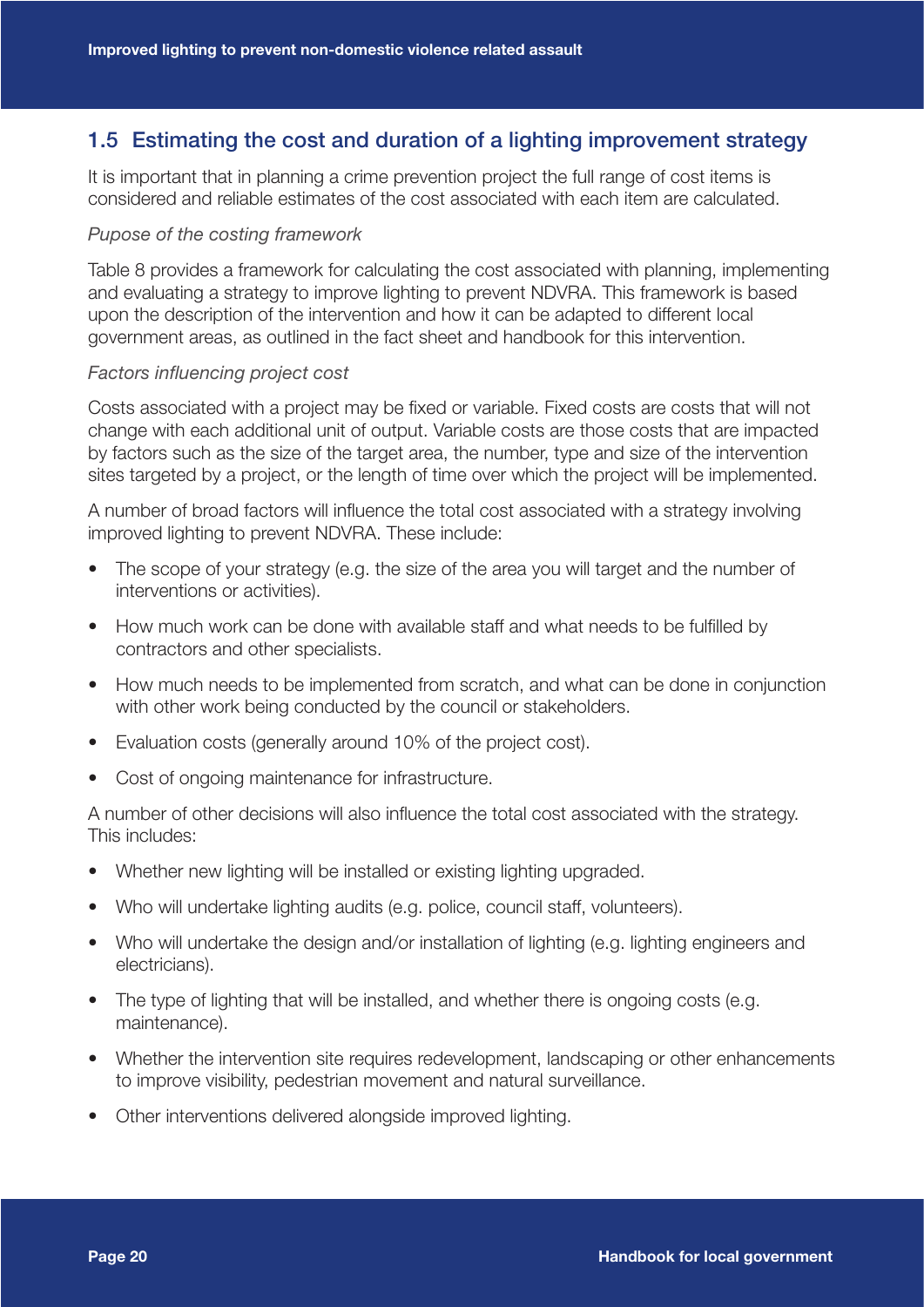#### *How to use the framework*

To use the framework, identify the cost per unit for each of the items within the framework that are relevant to your project. Determine the total number of units of each item that will be required. It will then be possible to determine the total cost for each item and the overall cost of your project.

The examples presented in the framework are provided as cost estimates only and exclude GST. You will need to adapt these estimates to suit your own local circumstances and source quotes that are specifically tailored to your council's selected strategies. Not all the items will be relevant to your particular project.

The NSW Department of Justice will generally, upon successful application, provide funds for many cost items. However, local councils and/or project partners (e.g. police) will be expected to provide some in-kind contributions for some cost items, particularly those relating to personnel and ongoing maintenance costs.

#### *How much time should I allow to implement this project?*

There is no clear formula for determining how long it should take to implement your intervention as local context and resources vary, even in seemingly similar locations. A good way to estimate is to review similar interventions and note their implementation schedule, paying careful attention to any factors that may have influenced its delivery.

As most projects are based on short-term funding it is also essential to consider developing an 'exit strategy' for your intervention. This would involve mapping out in the planning stage how the intervention will be sustained or phased out once the initial funding ends.

#### ! Relying on applying for more funding is not a realistic exit strategy option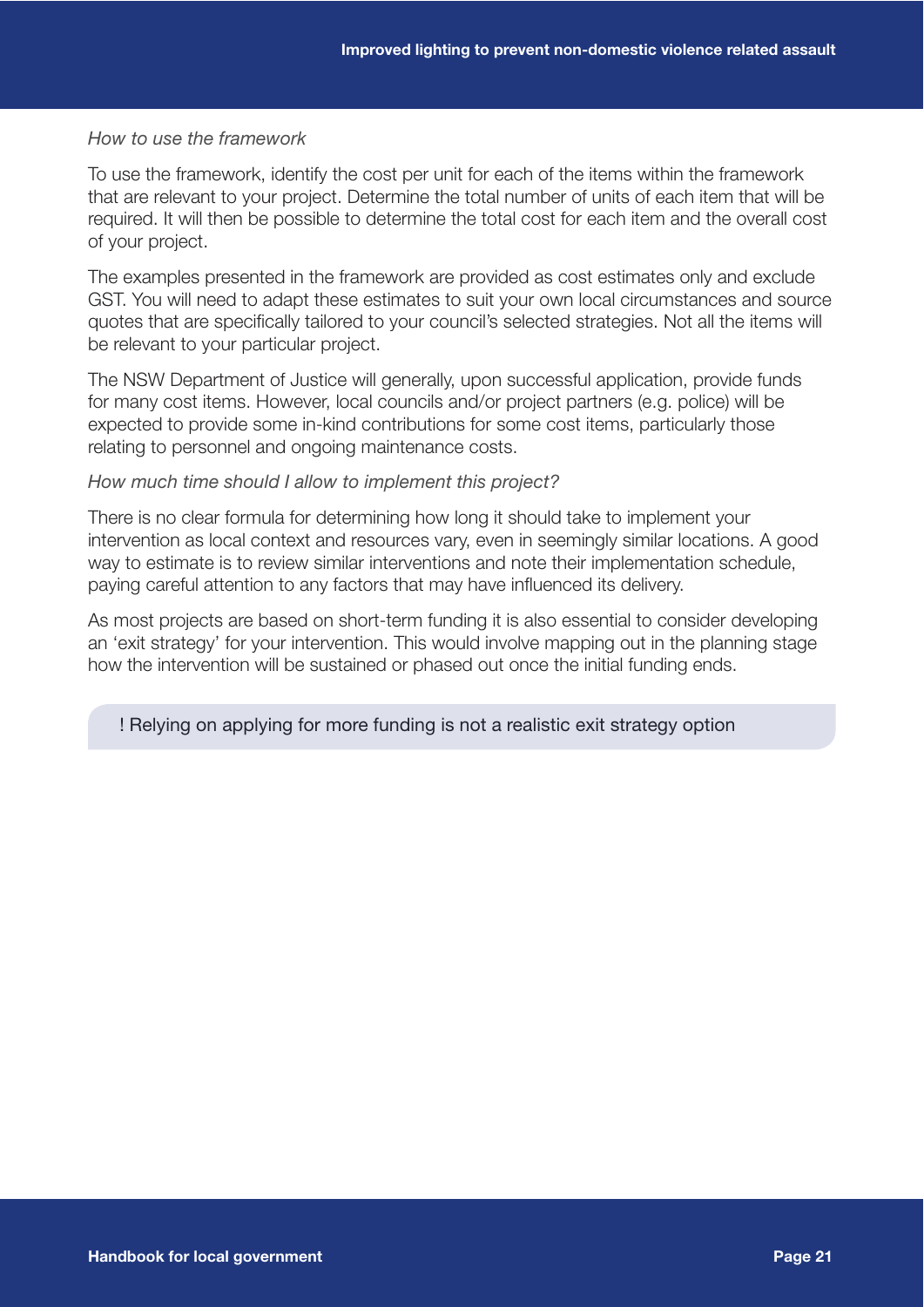|                                                                            | <b>Total cost</b> |
|----------------------------------------------------------------------------|-------------------|
|                                                                            |                   |
|                                                                            |                   |
| involving improved lighting to prevent non-domestic violence related assau |                   |
|                                                                            |                   |
| r a si                                                                     |                   |
| י<br>ב                                                                     |                   |

|                                                                                                                    | (specify in kind)<br><b>Total cost</b>   | In kind (\$4,625)                                                                                                                                                                                                                                                              | ↔               | \$5,190 (6 x \$865)                                                                                                                                                              | (minimum cost)<br>\$20,000                                                                                                                                                                                                                                                                                                                                                                                        |
|--------------------------------------------------------------------------------------------------------------------|------------------------------------------|--------------------------------------------------------------------------------------------------------------------------------------------------------------------------------------------------------------------------------------------------------------------------------|-----------------|----------------------------------------------------------------------------------------------------------------------------------------------------------------------------------|-------------------------------------------------------------------------------------------------------------------------------------------------------------------------------------------------------------------------------------------------------------------------------------------------------------------------------------------------------------------------------------------------------------------|
| Enter the following information for your project (examples provided):                                              | Cost per unit                            | $(+22%$ on-costs)<br>\$36/hour                                                                                                                                                                                                                                                 | ↔               | \$865 per light<br>New lights at<br>existing pole<br>installed on                                                                                                                | (minimum) each<br>light at \$10,000<br>post + street<br>New Lamp                                                                                                                                                                                                                                                                                                                                                  |
|                                                                                                                    | Number<br>$\frac{df}{dr}$ units          | 105                                                                                                                                                                                                                                                                            |                 | Six upgrades to<br>existing lighting<br>system                                                                                                                                   | and lampposts<br>Two new lights                                                                                                                                                                                                                                                                                                                                                                                   |
|                                                                                                                    | <b>Brief description</b><br>of cost item | Project officer<br>(local council)                                                                                                                                                                                                                                             |                 | lamps to replace existing<br>late night shopping and<br>entertainment precinct<br>lighting along pathway<br>High pressure sodium<br>through park joining<br>residential area and | High pressure sodium<br>amps and lamp post                                                                                                                                                                                                                                                                                                                                                                        |
| Table 8 Project budget for a strategy imvolving improved lighting to prevent non-domestic violence related assault | item<br>Cost                             | consultation<br>project planning, including<br>elevant service providers<br>Personnel responsible for<br>with car park users and<br>ongoing collection and<br>residents, regular and<br>sourcing quotes from<br>consultation with key<br>analysis of data and<br>stakeholders, |                 | and/or open<br>Jpgrades to existing<br>lighting in pedestrian<br>thoroughfares<br>spaces                                                                                         | light poles) to<br>distribution/capacity of<br>installation of light pole<br>and/or open<br>t substation;<br>will depend<br>pedestrian<br>be added;<br>New lighting equipment<br>construction costs<br>for excavation and<br>number of lighting<br>linear<br>access and<br>thoroughfares<br>(lights and/or I<br>padmoun<br>points to I<br>supply in<br>be installed in<br>spaces. Cost<br>metres;<br>and<br>upon: |
|                                                                                                                    | Cost component                           | Personnel                                                                                                                                                                                                                                                                      | Other (specify) | Equipment                                                                                                                                                                        | Equipment                                                                                                                                                                                                                                                                                                                                                                                                         |
|                                                                                                                    | Project stage                            | Project planning                                                                                                                                                                                                                                                               |                 | implementation<br>Project                                                                                                                                                        |                                                                                                                                                                                                                                                                                                                                                                                                                   |
| Page 22                                                                                                            |                                          |                                                                                                                                                                                                                                                                                |                 |                                                                                                                                                                                  | <b>Handbook for local government</b>                                                                                                                                                                                                                                                                                                                                                                              |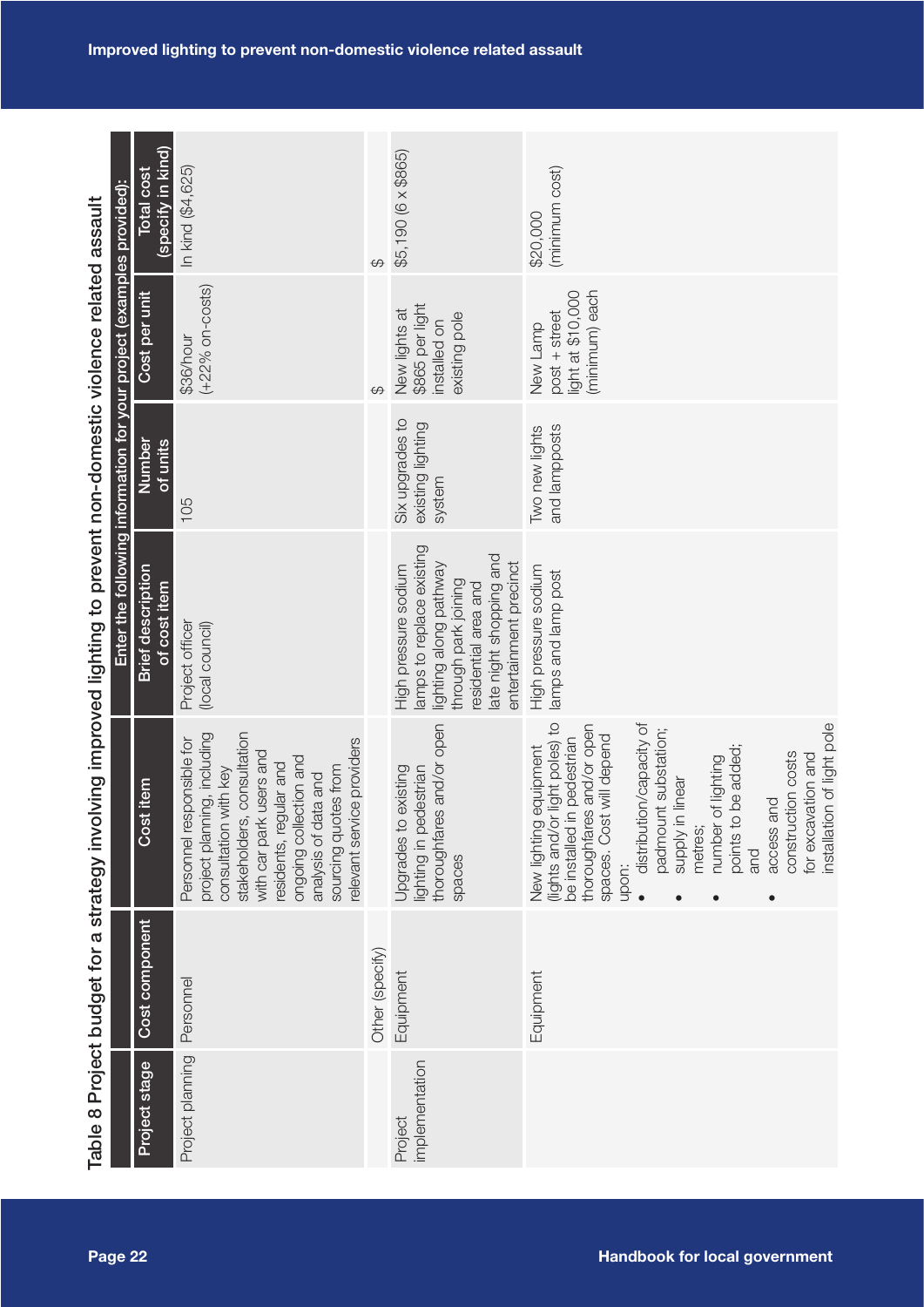|                                                                       | specify in kind<br>Total cost                   | In kind (\$881)                                                                                                                                                                                                                                                 | In kind (\$440)                                                                                                                                                             | In kind                                                                                                         | In kind (\$1,762)                                                                                                                                 | In kind (\$11,453)                                                                                                                                                                                                  |
|-----------------------------------------------------------------------|-------------------------------------------------|-----------------------------------------------------------------------------------------------------------------------------------------------------------------------------------------------------------------------------------------------------------------|-----------------------------------------------------------------------------------------------------------------------------------------------------------------------------|-----------------------------------------------------------------------------------------------------------------|---------------------------------------------------------------------------------------------------------------------------------------------------|---------------------------------------------------------------------------------------------------------------------------------------------------------------------------------------------------------------------|
|                                                                       | Cost per unit                                   | $(+22%$ on-costs)<br>\$36/hour                                                                                                                                                                                                                                  | $(+22%$ on-costs)<br>\$36/hour                                                                                                                                              | $\Theta$                                                                                                        | $(+22%$ on-costs)<br>\$36/hour                                                                                                                    | $(+22%$ on-costs)<br>\$36/hour                                                                                                                                                                                      |
|                                                                       | Number<br>of units                              | 20 hours                                                                                                                                                                                                                                                        | 10 hours                                                                                                                                                                    | One                                                                                                             | $\overline{0}$                                                                                                                                    | Five hours per<br>week for 52<br>weeks                                                                                                                                                                              |
| Enter the following information for your project (examples provided): | <b>Brief description</b><br>of cost item        | entertainment precinct<br>Council maintenance<br>trims trees between<br>night shopping and<br>pathway and late                                                                                                                                                  | representative and council<br>Energy provider, police<br>representative                                                                                                     | Energy provider                                                                                                 | Council operations                                                                                                                                | Project officer<br>(local council)                                                                                                                                                                                  |
|                                                                       | item<br>Cost                                    | enhancements to the site<br>andscaping<br>to improve visibility and<br>required as part of the<br>may be<br>redevelopment of the<br>or other<br>intervention site and<br>surrounding areas,<br>avoid dark spots<br>materials that<br>Building and<br>andscaping | domestic violence related<br>ighting is a factor in non-<br>determine whether poor<br>Professionals engaged<br>of existing lighting and<br>to undertake an audit<br>assault | system or system upgrade<br>Professionals (e.g. lighting<br>design a new lighting<br>Jired to<br>engineer) requ | for building or landscaping<br>Professionals responsible<br>edevelopment of the<br>support the design or<br>changes required to<br>ighting system | reports to funding providers,<br>administrative support for<br>for project management,<br>progress<br>stakeholder liaison and<br>Personnel responsible<br>project working group<br>including records<br>management, |
|                                                                       | Cost component                                  | Equipment                                                                                                                                                                                                                                                       | contractors<br>Experts/                                                                                                                                                     | contractors<br>Experts/                                                                                         | contractors<br>Experts/                                                                                                                           | Personnel                                                                                                                                                                                                           |
|                                                                       | Project stage                                   |                                                                                                                                                                                                                                                                 |                                                                                                                                                                             |                                                                                                                 |                                                                                                                                                   |                                                                                                                                                                                                                     |
|                                                                       | <b>Handbook for local government</b><br>Page 23 |                                                                                                                                                                                                                                                                 |                                                                                                                                                                             |                                                                                                                 |                                                                                                                                                   |                                                                                                                                                                                                                     |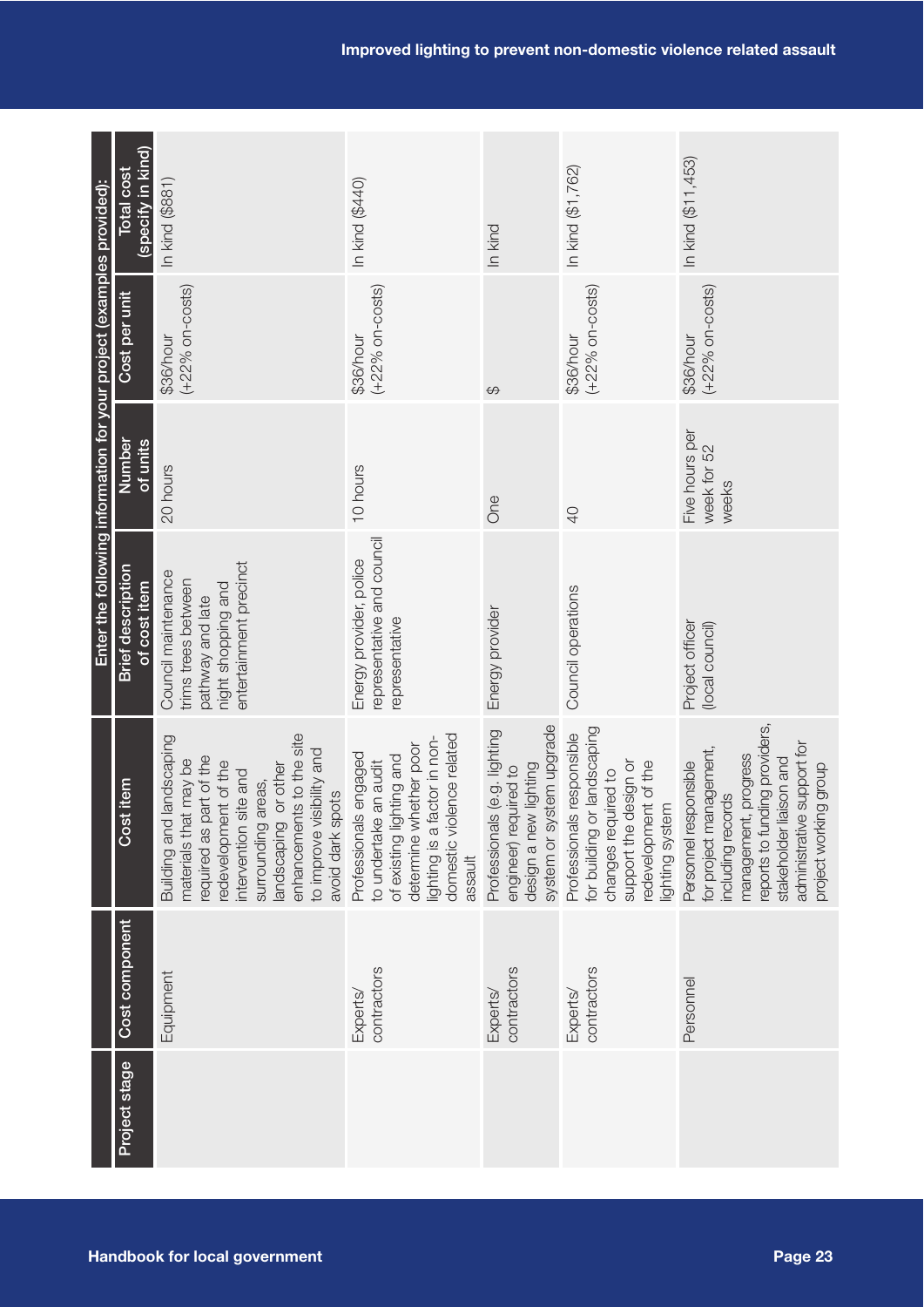| Project stage<br>Page 24    |                 |                                                                                                        | Enter the following information for your project (examples provided): |                                                      |                                |                                 |
|-----------------------------|-----------------|--------------------------------------------------------------------------------------------------------|-----------------------------------------------------------------------|------------------------------------------------------|--------------------------------|---------------------------------|
|                             | Cost component  | Cost item                                                                                              | <b>Brief description</b><br>of cost item                              | Number<br>of units                                   | Cost per unit                  | (specify in kind)<br>Total cost |
|                             | Administrative  | Regular project committee<br>project implementation<br>meetings to oversee                             | Project officer<br>(local council)                                    | $\infty$                                             | $(+22%$ on-costs)<br>\$36/hour | In kind (\$1,321)               |
|                             | Other (specify) |                                                                                                        |                                                                       |                                                      |                                |                                 |
| Personnel<br>Project review |                 | evaluation (data collection,<br>analysis and reporting)<br>Personnel responsible<br>for monitoring and | Project officer<br>(local council)                                    | $\overline{0}$                                       | $(+22%$ on-costs)<br>\$36/hour | In kind (\$1,762)               |
|                             | Administrative  | other data collection and<br>with interview, survey or<br>Expenses associated<br>analysis              | Administration of surveys<br>of local businesses and<br>residents     |                                                      |                                | \$5,000                         |
|                             | Other (specify) |                                                                                                        |                                                                       |                                                      |                                |                                 |
|                             |                 |                                                                                                        |                                                                       |                                                      | Total personnel cost           | \$22,244 (all in kind)          |
|                             |                 |                                                                                                        |                                                                       |                                                      | Total equipment cost           | \$25,190                        |
|                             |                 |                                                                                                        |                                                                       |                                                      | Total experts/contractors cost | \$0 (all in kind)               |
|                             |                 |                                                                                                        |                                                                       |                                                      | Total administrative cost      | \$5,000                         |
|                             |                 |                                                                                                        |                                                                       |                                                      | Total other cost               | $\mathcal{Q}$                   |
|                             |                 |                                                                                                        |                                                                       |                                                      |                                |                                 |
|                             |                 |                                                                                                        |                                                                       | Total project cost (excluding in-kind contributions) |                                | \$30,190                        |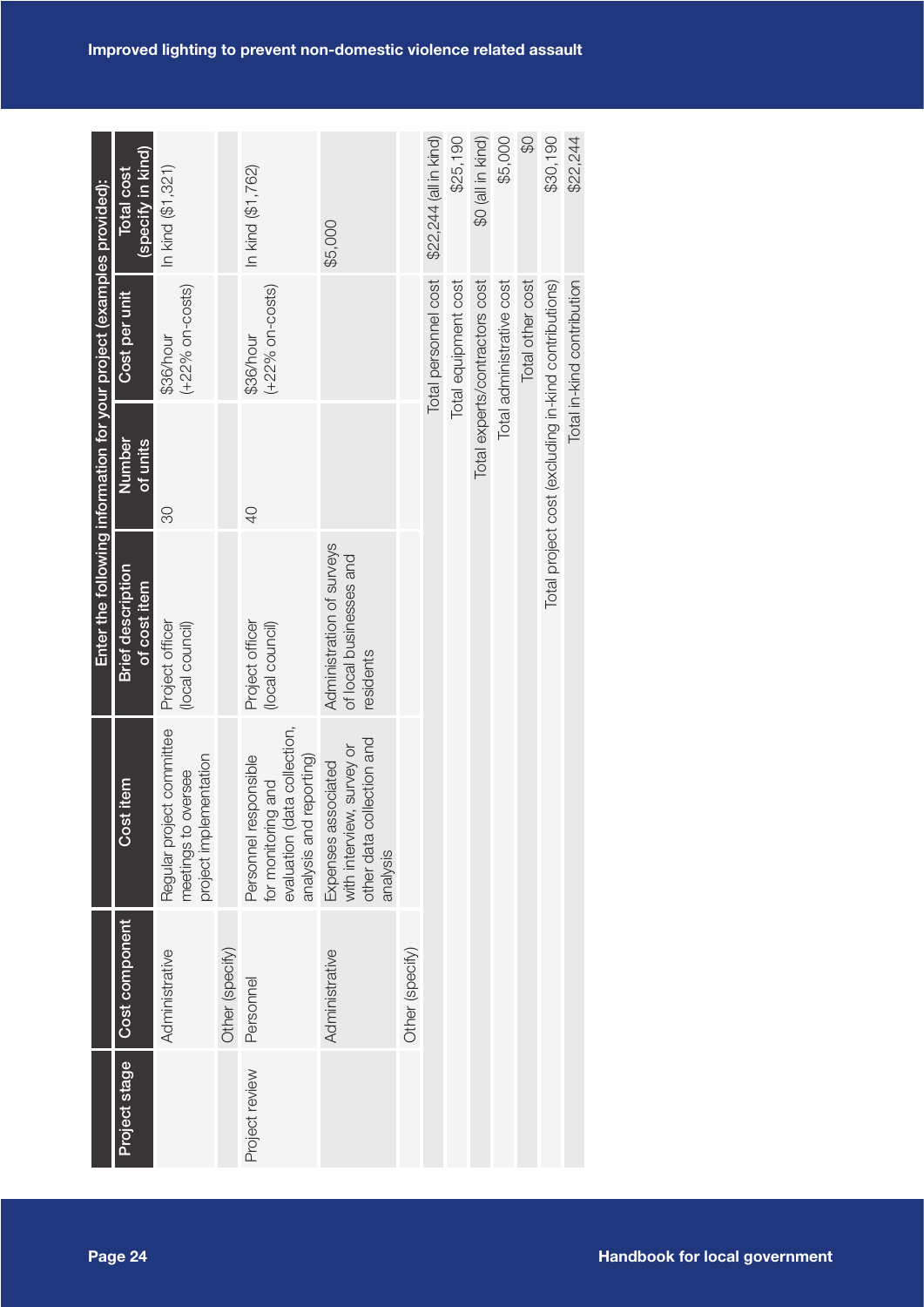## Stage 2: Implementing your strategy

As outlined earlier, mapping out a clear strategy of what you intend to do, how you are going to do it, who will do it, and when it will be done by, will help you to implement the project and its various components. Use the information you have gathered in the planning stage as a checklist on how to proceed and to guide you through the implementation stage.

A project coordinator will need to oversee the project, coordinate the actions of the stakeholders and make sure that activities remain on track.

It's important to be flexible throughout the process. This does not mean abandoning any planning, but realise that no strategy will always go exactly to plan. You can mitigate the risk to your project by thinking ahead about any potential obstacles or problems that might occur (e.g. what to do if there is resistance to improving lighting in residential areas among local residents) and how you might overcome them.

Related to this point is the need to carefully manage the budget for your project. Keep track of what is being spent and where. Going over budget may require trade-offs in other areas of project delivery.

You will need to meet regularly with the local stakeholder group to review progress. Maintaining progress reports will help with this process. See Table 9 for a progress report template. Revisit any of the previous steps (e.g. consulting with stakeholders or the community, updating the environmental scan, analysing crime data, etc.) as required, particularly if any changes occur that may impact upon the delivery of the strategy.

! Continuously monitor progress throughout the life of the project. This will enable you to celebrate success or identify problems when they occur and develop appropriate and timely responses.

## 2.1 The importance of maintaining high quality records

#### *What should be recorded?*

Keep records of what was undertaken (by you and the other stakeholders), when and where (e.g. when and where lights were installed or upgraded). Record details of what went well, what didn't and any difficulties that you encountered along the way, and anything that might have interfered or aided in the delivery of the project or individual activities. These do not need to be too detailed unless you think it warrants comprehensive explanation. Some examples include:

- how a successful information sharing or partnership was fostered between two stakeholders
- problems related to collecting data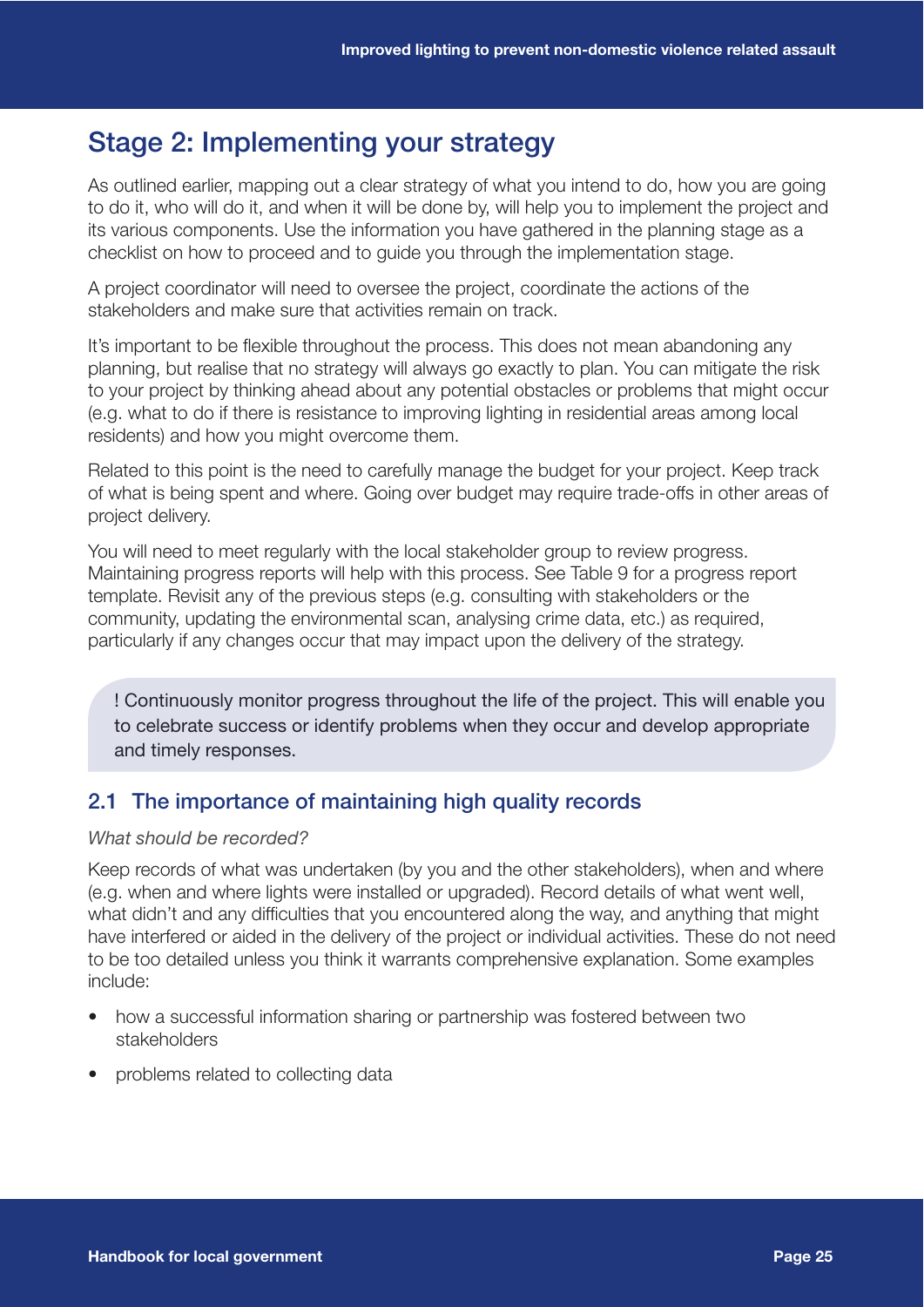- significant events (e.g. significant weather events, withdrawal of key stakeholders, changes in legislation, etc.) that might appear to influence delivery (either positively or negatively), and
- other reasons for delays in implementing activities, or for not implementing some aspect of the strategy (e.g. unavailability of key staff or contractors).

You might ask other stakeholders involved in implementing aspects of the strategy to also record what they did and anything that might be significant in the strategy's success or failure.

This information can help you to see what worked, how and in what circumstances. As such throughout this handbook there have been suggestions on what should be documented, so use these as a guide.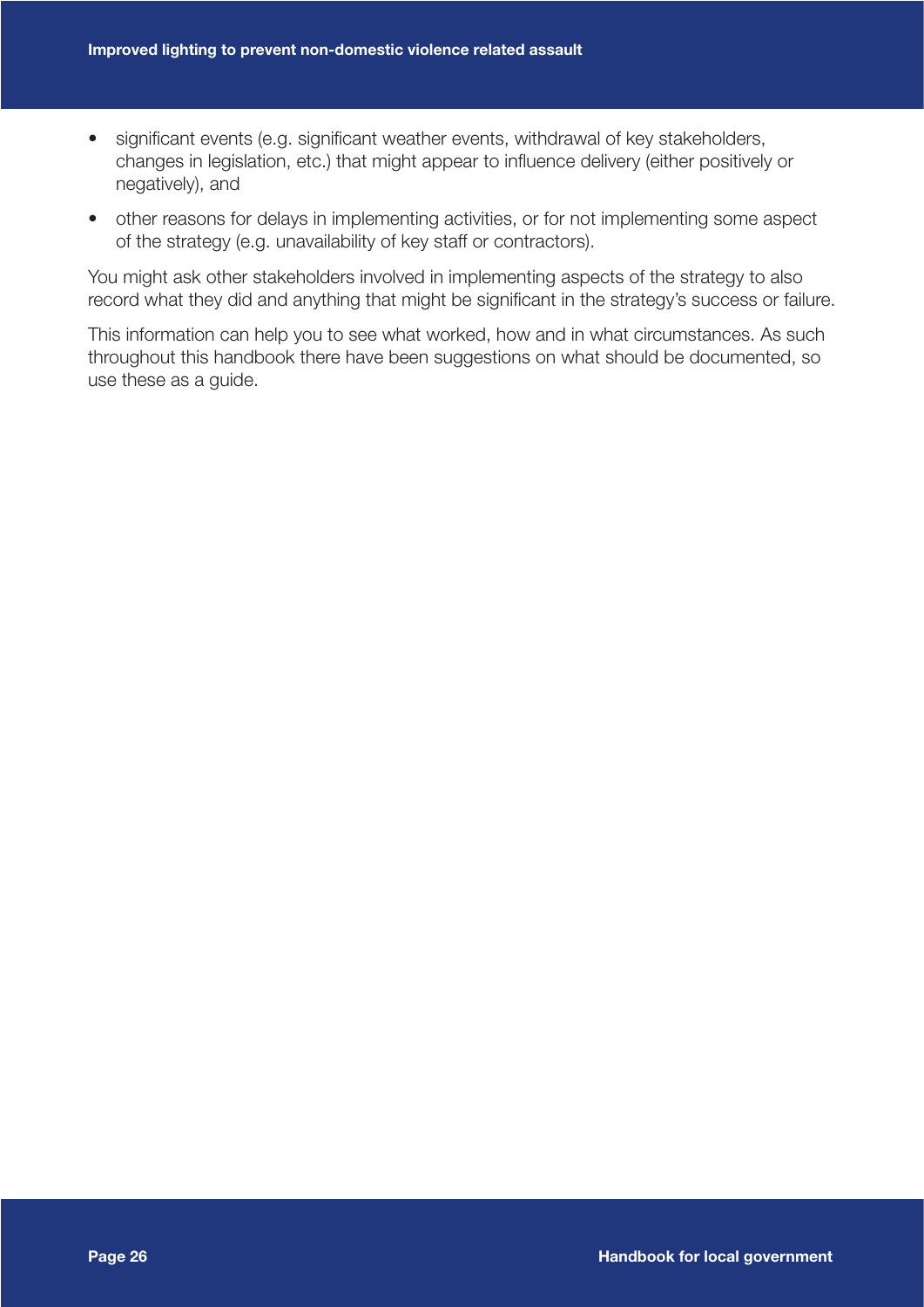|--|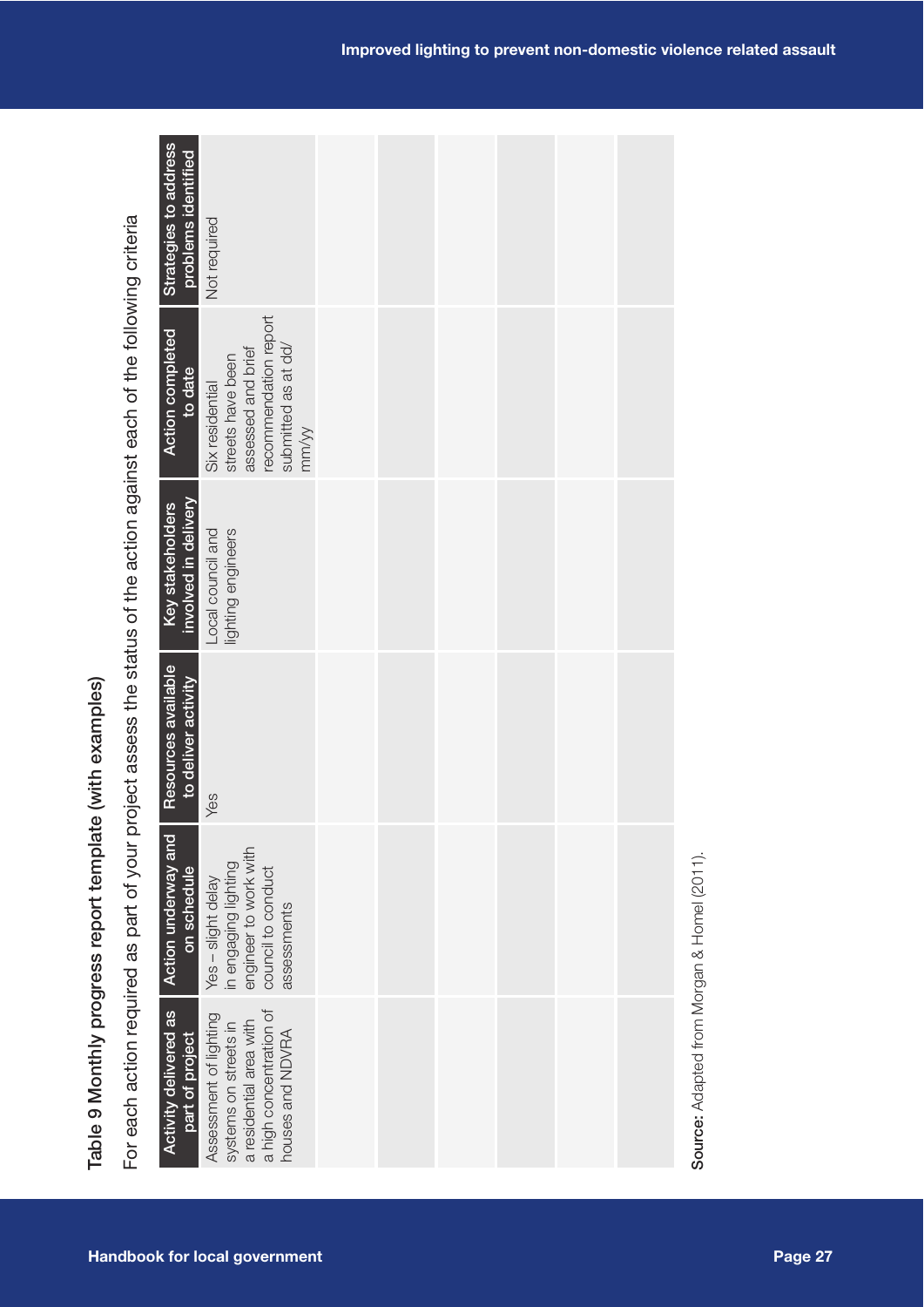## 2.2 Factors impacting upon implementation

Table 10 highlights some of the key issues that face crime prevention projects and some possible strategies to overcome them.

Table 10 Implementation considerations

| Consideration                         | Why this is important                                                                                                                                                                                                                                                 | Possible ways to address this                                                                                                                                                                                                                                                                                             |
|---------------------------------------|-----------------------------------------------------------------------------------------------------------------------------------------------------------------------------------------------------------------------------------------------------------------------|---------------------------------------------------------------------------------------------------------------------------------------------------------------------------------------------------------------------------------------------------------------------------------------------------------------------------|
| Lack of<br>community<br>participation | In order for activities to work, they<br>frequently need to be accepted and<br>supported by the wider community.                                                                                                                                                      | Propose good practice strategies that the<br>community will want to get involved in.<br>Make sure that community members have an<br>opportunity to have a say on what is to be done.<br>Make sure that no one group or individual                                                                                         |
|                                       |                                                                                                                                                                                                                                                                       | dominates the proceedings or dictates to the<br>community what is to be done.                                                                                                                                                                                                                                             |
|                                       |                                                                                                                                                                                                                                                                       | Have open conversations or consultations<br>about what is to be done; don't have one-off<br>consultations with the community. Instead,<br>consult regularly about the project (these<br>consultations can be a useful source of<br>information on whether the strategies are<br>successful in the eyes of the community). |
|                                       |                                                                                                                                                                                                                                                                       | Alert the community to the strategy through the<br>local media (e.g. local television guide or paper,<br>local radio, community meetings, etc.).                                                                                                                                                                          |
| Lack of<br>stakeholder                | Stakeholders need to undertake<br>activities and/or provide resources to                                                                                                                                                                                              | Make more targeted or formal requests to the<br>stakeholder(s) for assistance.                                                                                                                                                                                                                                            |
| support                               | ensure that the strategy is put in place.                                                                                                                                                                                                                             | Put in place formal agreements around roles and<br>responsibilities.                                                                                                                                                                                                                                                      |
|                                       |                                                                                                                                                                                                                                                                       | Highlight benefits stakeholder can gain from<br>involvement, address any concerns.                                                                                                                                                                                                                                        |
|                                       |                                                                                                                                                                                                                                                                       | Using media coverage (positive or negative) to<br>foster stakeholder support.                                                                                                                                                                                                                                             |
|                                       |                                                                                                                                                                                                                                                                       | Look for alternative organisations or industry<br>bodies to provide assistance, if possible.                                                                                                                                                                                                                              |
|                                       |                                                                                                                                                                                                                                                                       | Try to build ongoing relationships and find some<br>common ground.                                                                                                                                                                                                                                                        |
| Attracting skilled<br>workers         | Attracting experienced staff to short-<br>term projects can be difficult, especially<br>in rural and remote areas.                                                                                                                                                    | Think of who is willing to participate in the project,<br>and build a plan around the available skills base in<br>the area, or build in training and mentoring.                                                                                                                                                           |
| Staff turnover                        | If staff leave during the project, it takes<br>time to replace them. New staff may<br>take time to become familiar with<br>the project. This can impact on the<br>implementation of activities and makes<br>it harder to determine how the project<br>is progressing. | Look at ways of encouraging staff to stay with<br>the project.<br>Keep good records of the project's activities so<br>that a new person can pick things up quickly.<br>Provide ongoing support and mentoring to<br>new staff.                                                                                             |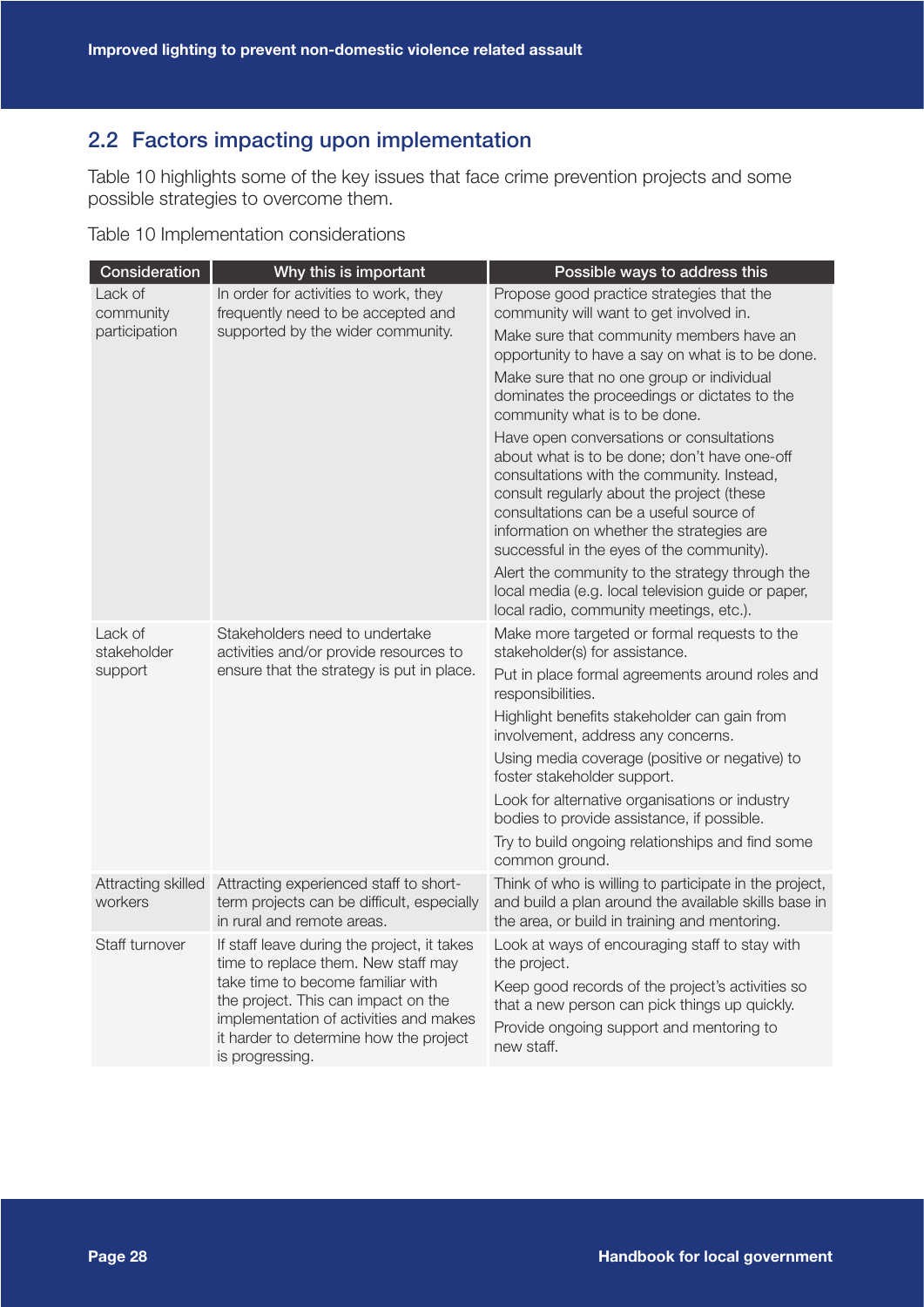| Consideration                                       | Why this is important                                                                                           | Possible ways to address this                                                                                                                                                                     |
|-----------------------------------------------------|-----------------------------------------------------------------------------------------------------------------|---------------------------------------------------------------------------------------------------------------------------------------------------------------------------------------------------|
| Managing the<br>budget                              | Parts of the project can sometimes<br>cost more than expected.                                                  | Always try to include in the budget all the<br>resources likely to be required for the project.                                                                                                   |
|                                                     | The length of time required to deliver a                                                                        | Try to identify multiple sources of funding.                                                                                                                                                      |
|                                                     | reduction in NDVRA may require more<br>money than the budget available to the                                   | Have a plan for continuing your project work once<br>external funding has ended.                                                                                                                  |
|                                                     | project.                                                                                                        | Remember that some of the best project activities<br>are simple and only require limited resources.                                                                                               |
| Sustainability                                      | Attracting local or additional funding<br>and support can be difficult, especially                              | Additional local funding is also a great way for the<br>community to take ownership of the strategy.                                                                                              |
|                                                     | if the local area is not wealthy or the<br>project is seen as important to only one<br>part of the community.   | Highlight to key people in the local area how<br>they will benefit from the project, and provide<br>opportunities for them to support the project<br>through financial and in-kind contributions. |
| Unexpected<br>events                                | Events such as droughts, economic<br>factors and out of the ordinary<br>happenings can impact on the project.   | You cannot predict 'unexpected' events. However<br>you can try to make the impact of these events<br>minimal by making the project plan flexible.                                                 |
|                                                     |                                                                                                                 | Don't let the success of the project hinge on one<br>or two factors.                                                                                                                              |
|                                                     |                                                                                                                 | Think of how the project could be altered if there<br>was a change in circumstances.                                                                                                              |
| Finding you<br>need to change<br>project activities | It can be difficult to work out in<br>advance just what might be required<br>to achieve your main objective(s). | Keep funding bodies informed about your<br>progress and discuss the need for changes in the<br>project's activities.                                                                              |
| once it has<br>started                              | Sometimes projects need to change<br>if you find a planned strategy is not                                      | Continue to consult the community ahead of<br>making any project changes.                                                                                                                         |
|                                                     | achieving what it was supposed to.                                                                              | Review the objective(s) carefully and how the<br>activities were originally linked to the objective.                                                                                              |
|                                                     |                                                                                                                 | Find out about other crime prevention activities<br>and what they have achieved.                                                                                                                  |

Source: AIC 2006.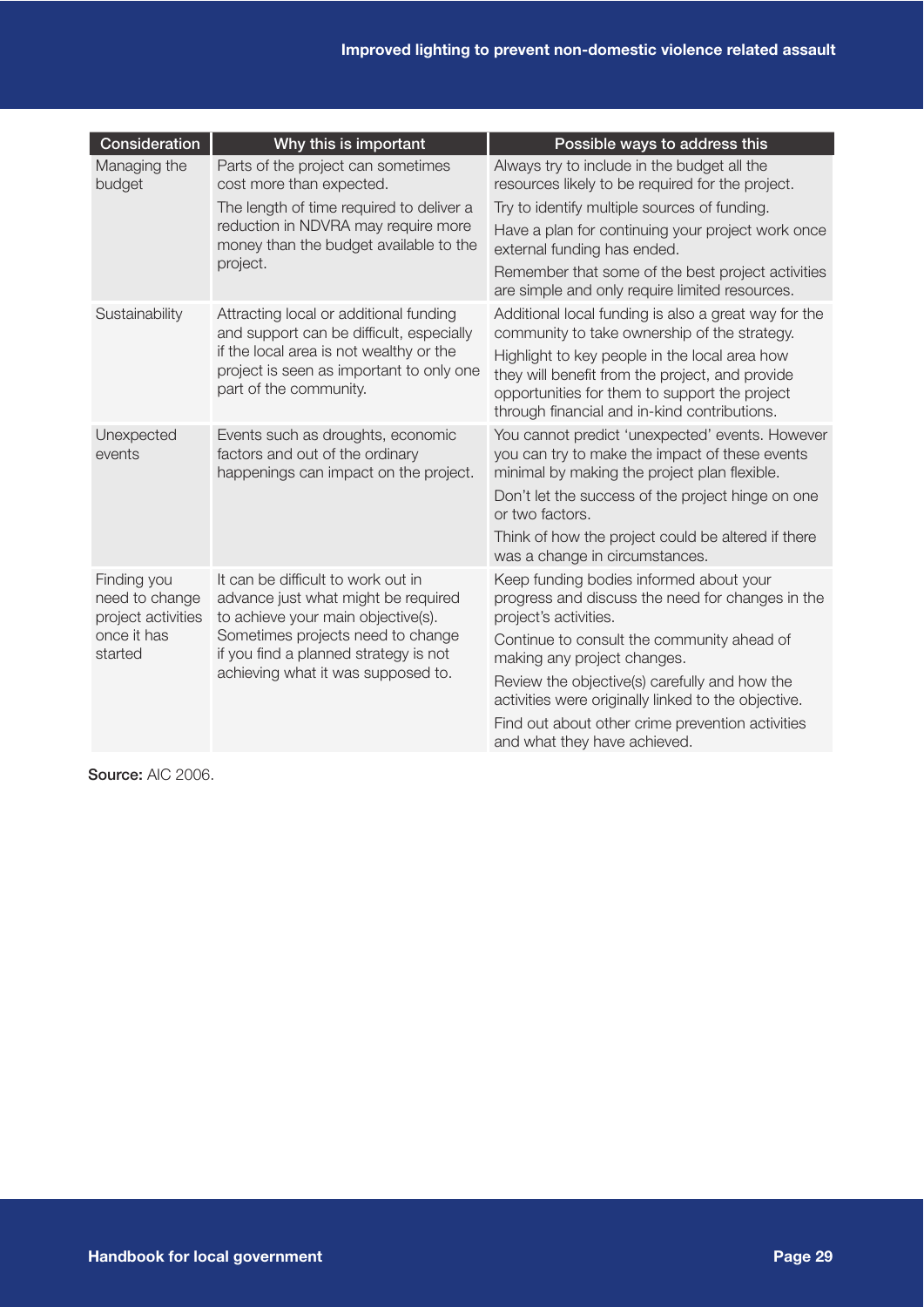## Stage 3: Reviewing your strategy

The purpose of implementing a lighting improvement strategy is to reduce NDVRA in your local community. It is important to know whether or not the strategy has had the desired impact. If it has worked, why did it work and what factors made it a success? If it didn't work it is also important to know why and to avoid repeating past mistakes.

You should consider how to evaluate your project at the start of your project and not just at its completion. Evaluation is important for a number of reasons, including:

- to work out whether the project has achieve the stated objectives
- for accountability purposes, particularly where a project receives funding from an external source
- to help you to assess what parts of your strategy are working well and what could be improved
- to contribute to the evidence base around effective crime prevention and characteristics of effective interventions, and
- to identify and share important lessons with other communities confronted with similar problems, providing guidance on good practice and highlighting potential challenges associated with implementing certain interventions.

! The Department of Justice has formal reporting requirements that you are expected to adhere to. This involves the completion of both a six-month progress report and a final evaluation report.

## 3.1 Evaluation questions

The most common forms of evaluation are process and outcome evaluations. Many evaluations involve some combination of the two.

A process evaluation will aim to improve understanding of the activities that are delivered as part of a project. It is also focused on the implementation, operation and management of these activities; assessing whether they were (or are being) delivered as planned and in accordance with the design of the program, determining how well they were delivered (i.e. to an acceptable standard and the satisfaction of various parties involved) and identifying any factors that may have impacted upon the delivery of these activities.

Process evaluations can be conducted at some point during, or at the completion of, a strategy and are often used to track progress and to see if anything needs to be changed to make sure you are on track for delivering the strategy as intended. They can be good for reporting on your progress to funding bodies and other stakeholders, and to alter the way you deliver a strategy to adjust to any different circumstances that may have arisen since you started the strategy.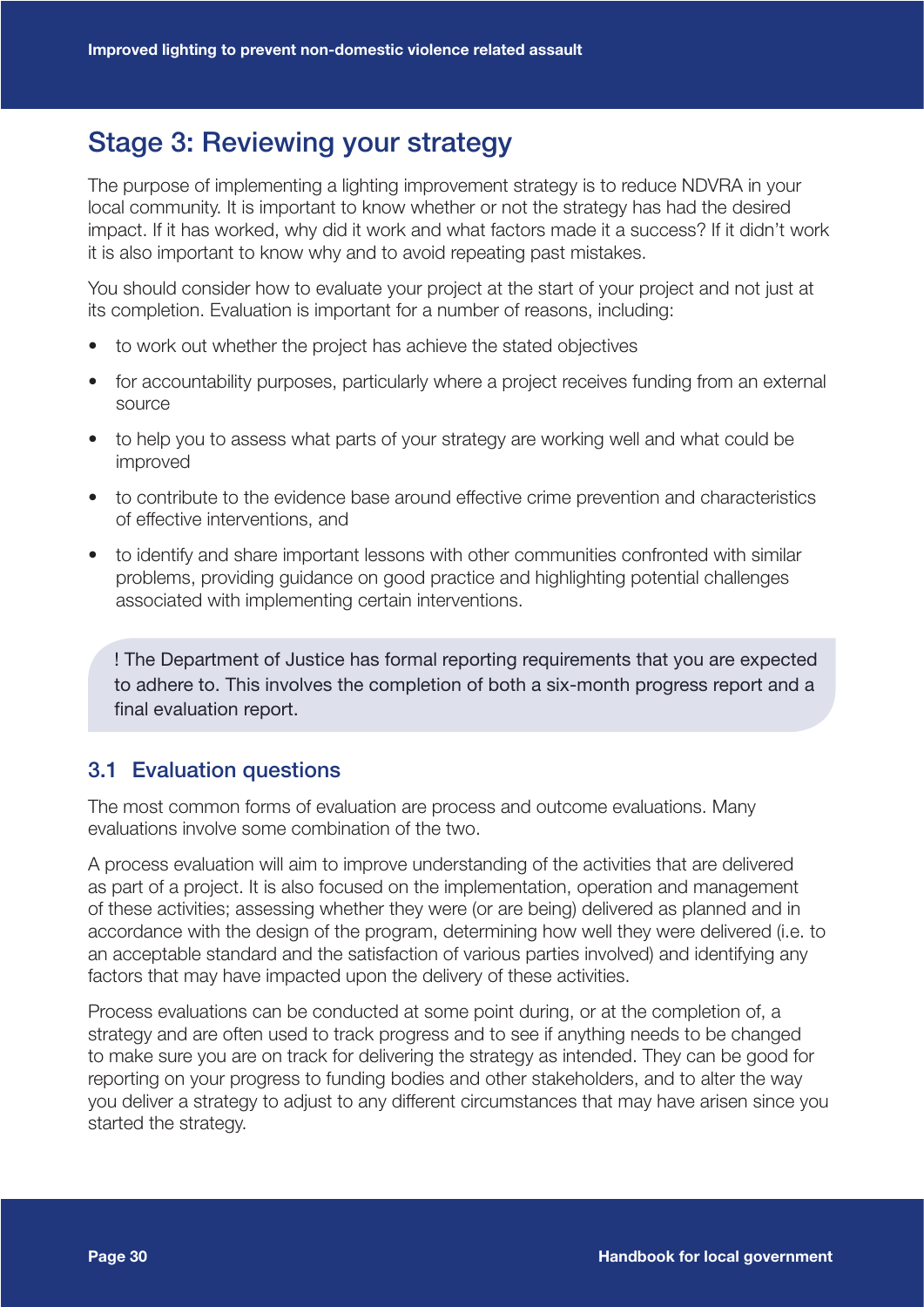Outcome evaluation is concerned with the overall effectiveness of a project, examining whether the stated objectives have been achieved and determining what outcomes (intended or unintended) have been delivered as a result (including the impact of the program on participants, stakeholders and the broader community). This takes place once the project has been completed. This should involve measuring the number of offences in the target area in the period before, during and after your project and, where possible, comparing this with adjacent areas (to measure displacement or diffusion of benefits) and other areas that share similar characteristics but were not subject to the intervention (comparison areas). You should aim to measure the number of offences over as long a period as possible, both before and after the strategy (ideally up to 12 months or longer) if this is possible within the funding timeframe. This way you will be able to address any seasonal variations.

At a minimum, you should probably aim to answer the following questions about your project:

- What did you actually do as part of the project?
- How does this project activity attempt to prevent or reduce the NDVRA problem in your local area?
- How did you adapt your project to suit the local NDVRA problem and context?
- How were the actions planned, managed, organised and steered?
- What was the nature and extent of stakeholder (including residents) involvement in all stages of the project?
- What impact did your project have on the number of NDVRA in the target area?
- What worked and how; what didn't work and why not?
- Were there any unintended consequences as a result of the project?
- What factors may have contributed to the change in NDVRA rates besides the intervention (e.g. increased police patrols of commercial areas during high risk periods)?
- What could be done differently or improved in the future?
- What were the main lessons learned from the project that could help inform similar initiatives in other areas?

If you can answer most of these questions, it is a good sign that you will have a useful evaluation. During the planning and implementation stages of the strategy you might find it helpful to review these questions to identify whether you think you will be able to answer them.

### 3.2 Performance indicators

Performance indicators describe what is measured to assess various aspects of an organisation or project's performance. Table 11 highlights some important things to consider when selecting performance indicators for your evaluation.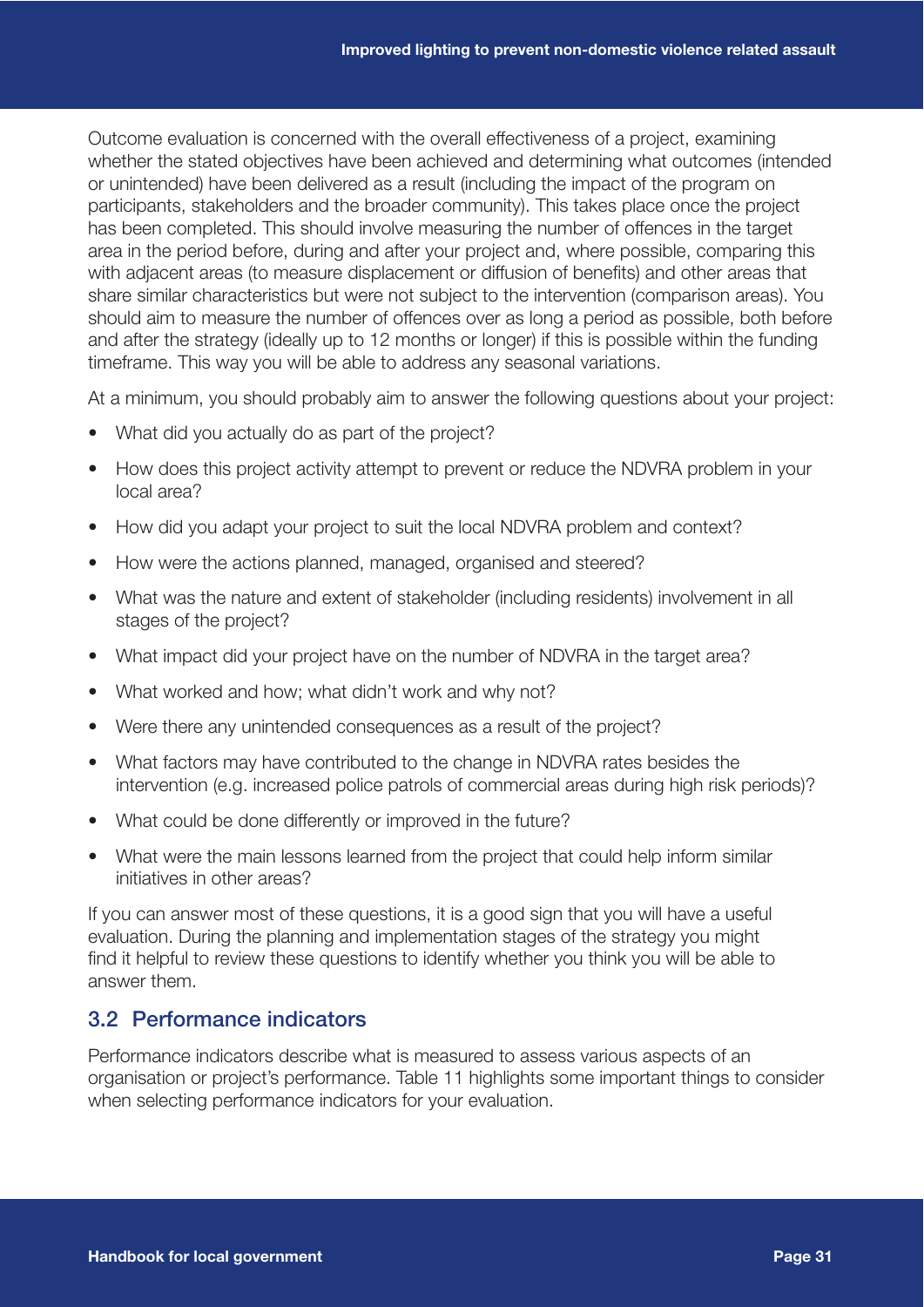| Consideration            | Questions to guide your thinking                                                                                                                                                                          |
|--------------------------|-----------------------------------------------------------------------------------------------------------------------------------------------------------------------------------------------------------|
| Available data           | Does the data source exist?                                                                                                                                                                               |
|                          | Will the information need to be obtained through methods such as surveys<br>and consultations?                                                                                                            |
|                          | Is the data retrievable and accessible, and is it expensive to access? Do we have<br>to pay for getting the information?                                                                                  |
|                          | Where does the data come from? (For example, will it come from local<br>government, police, BOCSAR, another government agency such as Housing,<br>business owners or other non-government organisations.) |
|                          | Does the data cover the relevant time periods?                                                                                                                                                            |
|                          | Does the information source link to the performance indicator/measure?                                                                                                                                    |
| Staff resources          | Does your organisation have the relevant access to expertise (either internally or<br>from a project partner) to be able to collect, analyse and interpret the data?                                      |
| Relevance to the project | Is there a logical link between the indicator chosen and the input, activity,<br>output or outcome it is supposed to measure? Or is it just measuring for the<br>sake of measuring?                       |

#### Table 11 Important considerations in selecting performance indicators

## 3.3 Sources of information

You should have been thinking about the data you will require for the evaluation when you were identifying performance indicators. Potential sources of data include (but are not limited to) the following:

- Police-recorded crime data for NDVRA occurring in the target area for the period prior to the project, during the project, and after the project is completed. This can be compared with adjacent areas to assess whether there has been any displacement or diffusion of benefits. The data can also be compared with other areas that share similar characteristics to the location in which the project was implemented to assess whether any changes in the rate of NDVRA can be attributed to the project. You can also compare the data with overall trends for the rest of the local government area or statewide. Make sure you look at crime data over a sufficient period of time to take into account any pre-existing NDVRA trends or seasonal factors (e.g. assaults are generally more frequent in the warmer months). Ideally you should look at crime tends for 12 months or longer prior to the strategy and after the strategy, but you will need to fit into funding timeframes.
- A survey of the community could be administered prior to and at the end of the project to measure rates of self-reported victimisation, perceptions of safety, concern about NDVRA, the use of specific pedestrian routes, awareness of the project and satisfaction with the services delivered as part of the project. As with recorded crime data, this could be administered in a second location not targeted by the project.
- A review of administrative data collected over the course of the project relating to the various activities that were delivered, such as the number of lights installed (and where), number of streets and open spaces with improved lighting, the number of lighting assessments completed, the number of information leaflets distributed to local residents and business owners advising them of the lighting improvements.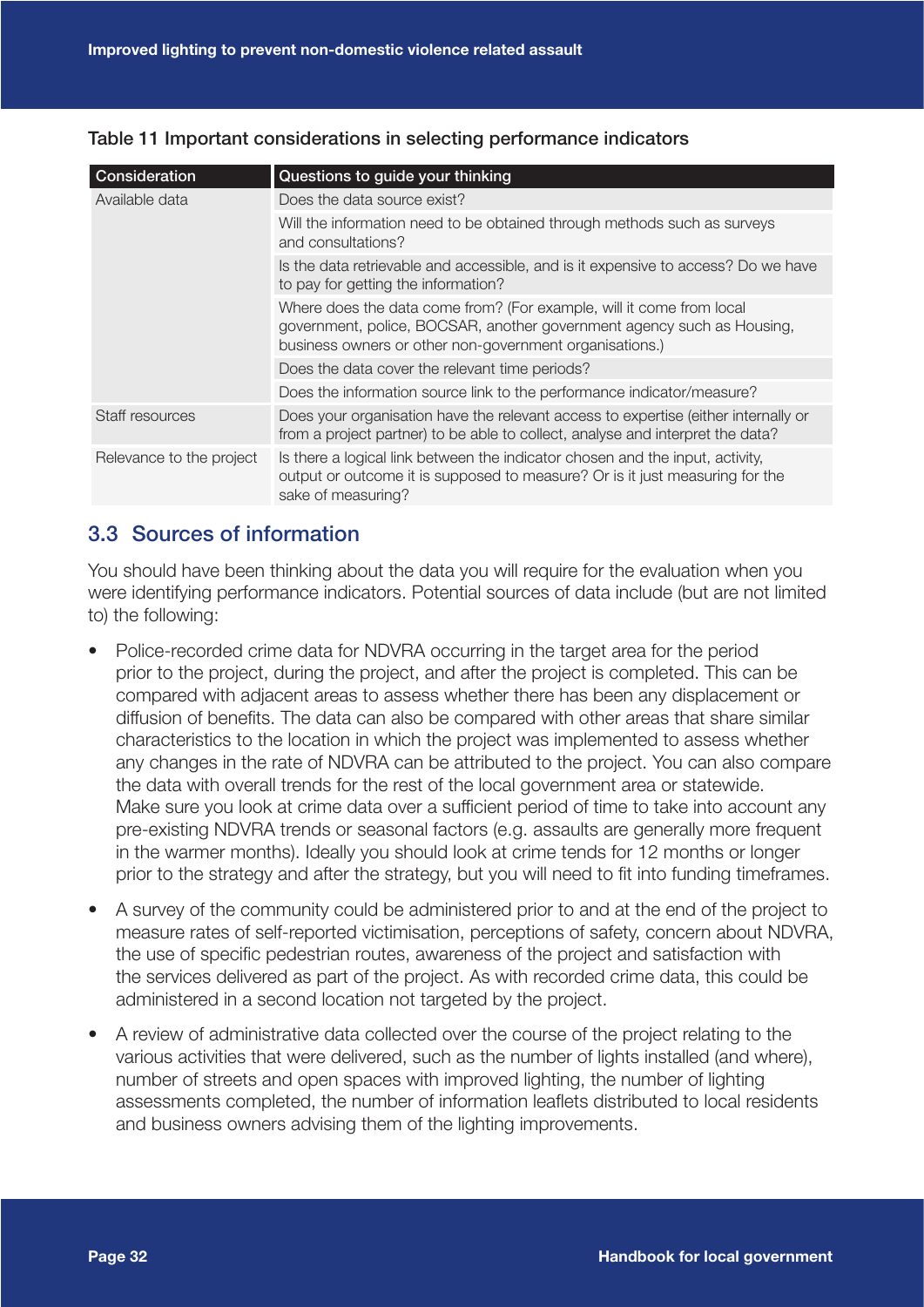- In-depth interviews with residents who have been involved in the project in some way can be used to gauge their satisfaction with the services delivered as part of the project and views regarding the effectiveness of the project in reducing NDVRA rates.
- In-depth interviews (or, if numbers permit, a survey) with key stakeholders involved in the management and/or delivery of the project to seek their views regarding the project and its effectiveness in reducing NDVRA rates and their satisfaction with the services that were delivered.
- An example of one approach to evaluating a strategy that included lighting improvements is provided in Box 2.

#### *Box 2: Evaluation of a lighting improvement strategy implemented in Stoke-on-Trent*

This strategy was implemented in a former council estate located in Stoke-on-Trent (United Kingdom) that was experiencing high rates of NDVRA, particularly at night. Over a two-month period, 110 tungsten streets lamps were replaced with brighter, high-pressure sodium street lights along one kilometre of roadway. New street lights were also installed along a series of detached footpaths that were previously unlit.

To determine whether the lighting improvements had any impact on assault rates, a crime victimisation survey was distributed to residents in the weeks leading up to and a year after the implementation of the strategy. The evaluators also conducted a series of face-to-face interviews with a sample of residents.

The evaluation found that self-reported night-time assaults decreased by 68 per cent at the intervention site. The number of people who self-reported feeling unsafe when walking around the estate at night also decreased. Further, community pride in the area appeared to increase with the number of residents who described the estate as friendly and 'well-kept' increasing significantly. Notably, the incidence of self-reported day-time assaults also decreased during the post-intervention period. The evaluators explain this finding by suggesting that it was the increase in residential community pride in the area that lead to the decrease in self-reported victimisation, rather than increased visibility.

## 3.4 Bringing it all together in an evaluation framework

Once you have identified your key evaluation questions, performance indicators and data collection methods, it is possible to develop a framework that can help guide your evaluation. An evaluation framework outlines the key evaluation questions, performance indicators and sources of data, and links them together in a structured way. It forms the basis for your evaluation. A template (with some examples) is provided in Table 12.

## 3.5 Reporting on key findings

What and how you report depends on whether you are preparing a brief report on the progress of the project or whether it is a final evaluation report. Having a well conducted and written evaluation will help you to demonstrate the impact of what you have been doing, enables you to share your lessons from the project with other practitioners and adds to the evidence base.